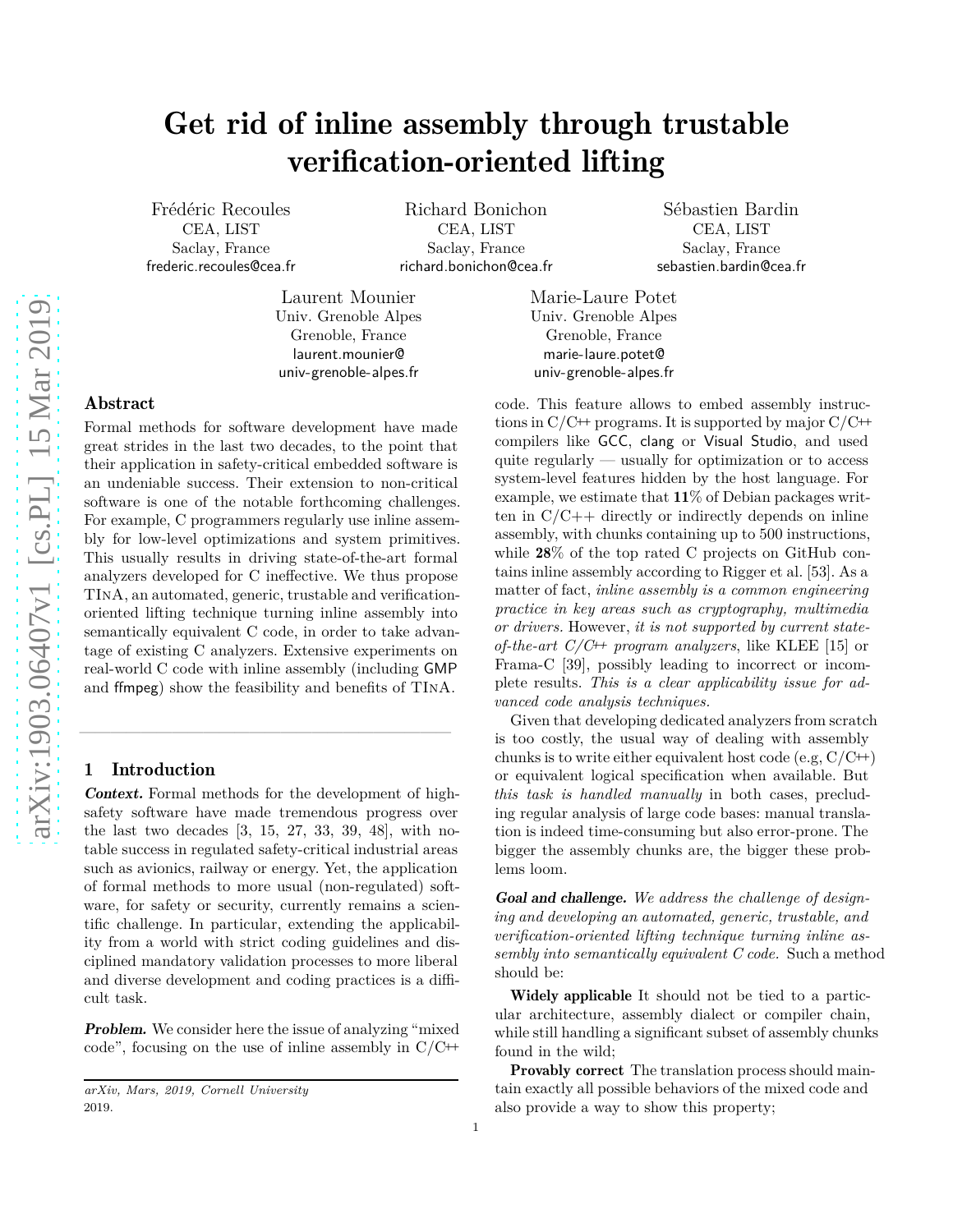Verification-friendly The translation should strive to be agnostic w.r.t. verification techniques (e.g., symbolic execution [\[38\]](#page-14-1), deductive verification [\[32,](#page-13-0) 34] or abstract interpretation [24]), while allowing *decent enough* analyses in practice (informally dubbed *verifiability*).

Scarce previous attempts do not fulfill all these objectives. Vx86 [\[42\]](#page-14-2) is tied to both the x86 architecture and deductive verification, while the recent work by Corteggiani et al. [23] focuses on symbolic execution. None of them addresses verifiability and provable correctness. At first sight, decompilation techniques [19– 21] may seem well suited to the goal at hand. Yet, as they mostly aim at helping reverse engineers, correctness is not their main concern. Actually, *"existing decompilers frequently produce decompilation that fails to achieve full functional equivalence with the original program"* [\[57](#page-14-3)]. A few recent works target this issue [12, [57\]](#page-14-3), yet Schwartz et al. [12] do not study whether the produced code is amenable to verification and do not *demonstrate* correctness (though measuring a certain degree of it via high-coverage testing), while Schulte et al. [\[57\]](#page-14-3) use a correct-by-design but possibly non-terminating search-based method and do not explore verifiability.

Proposal. We propose TInA (Taming Inline Assembly), an automated, generic, trustable, and verification-oriented lifting technique turning inline assembly into equivalent C code. The main insight behind TInA is that by *focusing on inline assembly rather than arbitrary decompilation, we tackle a problem both more restricted (simple control-flow, smaller size) and better defined (interfaces with C code, no dynamic jumps), paving the way to powerful targeted methods*. TInA relies on the following key principles:

- Recent binary-code lifters [4, [11](#page-13-1), 36] translating binary opcodes to *generic low-level intermediate representations* (IR) provide minimalist architectureagnostic and well-tested IRs adapted to our goal;
- Trust can be earned through *translation validation* [47] (validating each translation) rather than translator validation (validating once the full translator), which is recognized as more tractable and reduce the trusting base to a (usually simpler) *checker*;
- In our case, this *checker* requires to prove program equivalence – a notoriously hard problem<sup>[1](#page-1-0)</sup>. We build a *dedicated equivalence checking algorithm* tailored to our processing chain – more tractable than full-blown program equivalence;

• Finally, verifiability is enhanced by dedicated passes refining the raw original IR with C-like abstractions, such as higher-level control-flow [\[29\]](#page-13-2) or datatypes [45].

Contributions. In summary, this paper makes the following contributions:

- a new cooperating toolchain allowing formal verification of programs mixing inline assembly and C [\(Sec. 4\)](#page-4-0), based on an original combination of novel and existing components – including a method to lift inline assembly to properly refined high-level C [\(Sec. 5\)](#page-4-1);
- the automated validation of said method to make the lifter trustable, via a new dedicated program equivalence checking algorithm taking advantage of our transformation process to achieve both efficiency and high success rate [\(Sec. 6\)](#page-6-0);
- thorough experiments [\(Sec. 7\)](#page-8-0) of a prototype implementation on real-world examples to show its wide applicability (all Debian GNU/Linux 8.11 x86 assembly chunks, and some ARM) and its positive impact on 3 different verification techniques on samples from GMP, ffmpeg, ALSA and libyuv.

Discussion. This work targets assembly chunks as found in real-world programs, and we are indeed able to lift and validate 74% of all assembly chunks from Linux Debian 8.11 [\(Table 1\)](#page-9-0) and to benefit a range of state-ofthe-art verification techniques [\(Sec. 7.2\)](#page-8-1).

Still, system instructions and floating-point instructions are currently considered out-of-scope. Especially, floats are not tackled here since handling them well is a challenge in itself for the whole toolchain (lifter, solver, verifier) — see the extended discussion in [Sec. 8.](#page-9-1)

# 2 Context and motivation

Consider the code snippet of [Fig. 1a](#page-2-0) extracted from UD-PCast sources. It consists of the x86 assembly code itself (here: "cld;␣rep␣stosl") together with a *specification* linking C variables to registers and declaring inputs, outputs and clobbers (i.e., registers or memory cells possibly modified by the assembly chunk). The compiler, upon encounter of such an (extended) assembly chunk, may use this specification – for example during register allocation. However, it is completely blind to the rest of the information (e.g., mnemonics) and will forward the chunk *as is* until code emission.

**Example.** The code in [Fig. 1a](#page-2-0) is suffixed by a specification, written in a concise constraint language, in zones separated by ':' (lines 16-23):

• It first describes allocation constraints for output variables:

<span id="page-1-0"></span><sup>1</sup>Recall that general software verification problems, including program equivalence, are undecidable. Yet, software verification tools do exist and have been proven useful in practice.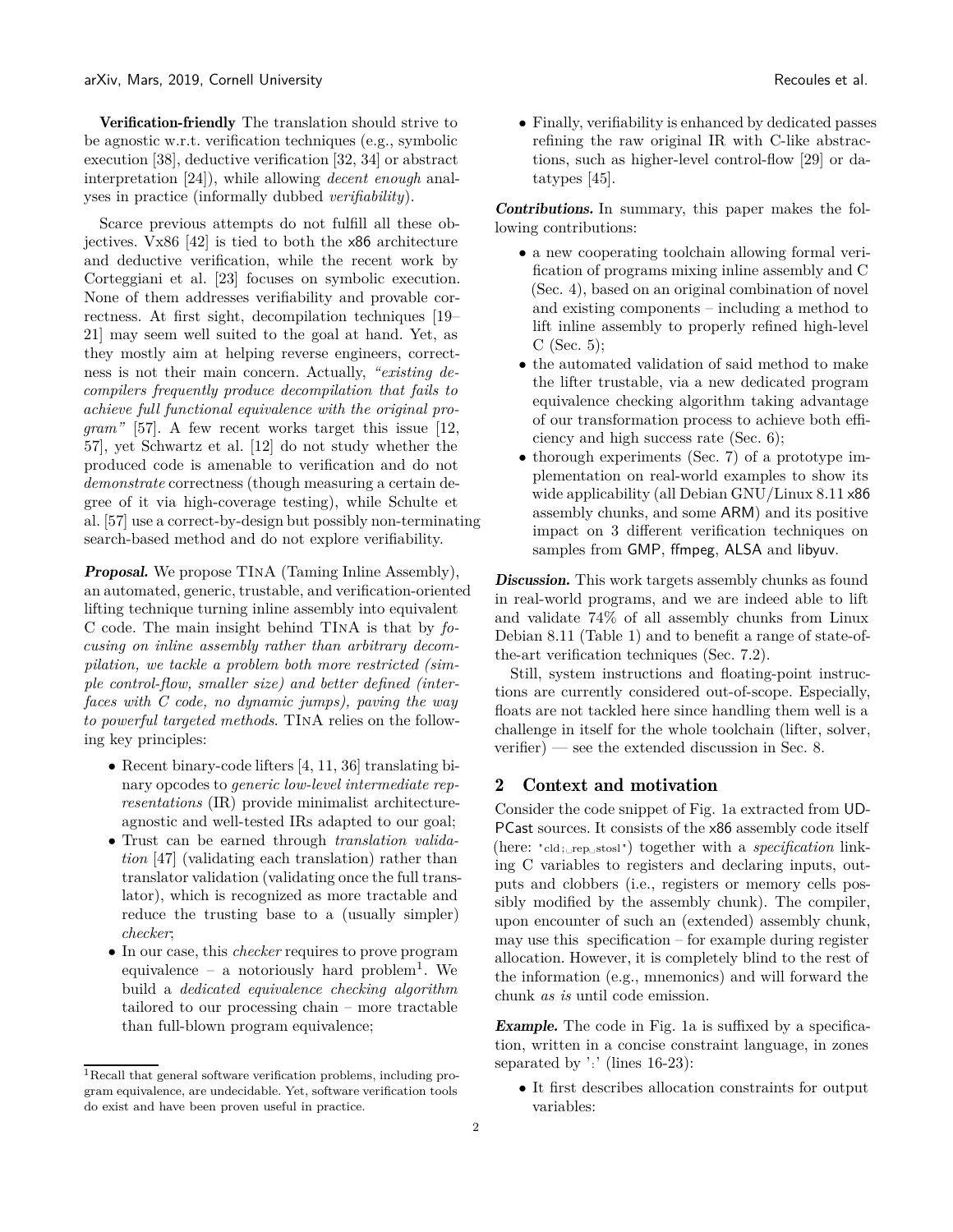```
1 \# 54 "/usr/include/i386-linux-gnu/sys/select.h"
 2 typedef long int _{eff\_r} to _{max};
 3
 4 # 64 "/usr/include/i386-linux-gnu/sys/select.h"
 5 typedef struct {
 6 \qquad fd mask \qquad fds bits [ 1024 / (8 * sizeof (6 d) mask ) ];
 7 } fd_set ;
 8
 9 \# 1074 " socklib.c"
10 int udpc_prepareForSelect
11 ( int *socks, int nr, fd_set *read_set)
12 {
13 /∗ [ . . . ] ∗/
14 int maxFd;
15 do {
\begin{tabular}{ll} 16 & \quad \quad \textbf{int}\quad \textcolor{red}{\underline{\hspace{15pt}}}\text{ } \textbf{d}0\,,\quad \textcolor{red}{\underline{\hspace{15pt}}}\text{ } \textbf{d}1\,; \end{tabular}\begin{tabular}{ll} $17$ & \quad \underline{\hspace{1cm}}$~asm$\_\_ \_\_volatile$ \end{tabular}18 (\text{"cld}; \text{prep}; \text{``" "stosl"})19 : "=c" \ (\_\_d0), "=D" \ (\_\_d1)20 : "a" (0),
{\tt "0" (size of (fd\_set) / size of (\_fd\_mask) )} \label{thm:0" (size of (fd\_set) / size of (\_fd\_mask) )}22 "1" (\&((\text{read\_set})->\_\text{fds\_bits}) [0])23 : "memory" );<br>
24 } while (0);
         } while (0);25 /∗ [ . . . ] ∗/
26 return maxFd;
27 }
```
(a) Original version

```
1 \# 1074 " socklib.c"
 2 int udpc_prepareForSelect
 3 ( int *socks, int nr, fd_set *read_set)
 4 {
 5 /∗ [ . . . ] ∗/
 6 int maxFd;
 7 {
 8 \qquad \qquad \textbf{int} \quad \underline{\quad \quad } \mathrm{d} 0 \, ;9 int dl;
10 ___fd_mask *__tina_4;
11 unsigned int \text{tina }3;
12 \qquad \qquad \underline{\qquad \quad \quad }13 \frac{\text{tina}}{4} = \& \text{ read\_set} \rightarrow \text{ fds\_bits} [ 0 ];
14 {
15 \qquad \qquad \textbf{usingned int} \quad \text{\_} \textbf{time} \textbf{ex};
\underbrace{\hspace{2cm}} TINA_BEGIN_1___ : ;
17 \t\t \t---tina-ecx = \t---tina-3;
18 while (0U := \_\_tina_eecx) {
19 *(\underline{\hspace{1cm}} \text{tina}_4 + (\underline{\hspace{1cm}} \text{tina}_3 - \underline{\hspace{1cm}} \text{tina}_\text{ex})) = 0;20 ___tina_ecx -−;
21 }
22 __TINA_END_1__ : ;
{\bf 23}\qquad \quad \  \  \}24 }
25 /∗ [ . . . ] ∗/
        return maxFd;
27 }
```


Figure 1. Running example

- <span id="page-2-1"></span>" $0$ ". "=c" ( $\_\_$ d0) specifies that variable  $\_\_$ d0 should be assigned to register ecx;
- <span id="page-2-2"></span>"1".  $!=\!\!\text{D}^{\prime}(\_\_d1)$  specifies that variable  $\_\_d1$  should be assigned to register edi;
- Then, lines  $20-22$  detail inputs: "a" (eax) holds 0, sizeof (fd\_set) / sizeof (\_\_fd\_mask) is held in the register described in ["0"](#page-2-1) (ecx) and the one described in ["1"](#page-2-2) (edi) holds &((read\_set)−>\_\_fds\_bits)[0];
- Finally, the whole memory ("memory") can be assigned. This basically tells the compiler to flush its memory cache before entering the chunk.

**Informal semantics.** The code "cld; $_{\text{refl}}$ <sub>stosl</sub>" has the following informal semantics: put the direction flag at to  $0$ , then fill ecx double words from the edi pointer with the value from eax. Intel's manual [\[35\]](#page-14-4) explains that df drives the sign of the increment: when df is 0, the sign is positive. TInA produces the code in [Fig. 1b:](#page-2-0) the loop from the informal semantics is there, but the lifter optimized away (see [Sec. 5.2\)](#page-4-2) elements like cld or "a" (0).

**Running the analyzers.** If we try to run C code analyzers on this code, we observe erratic behaviors: KLEE [15] stops with an error message; Frama-C, on the other hand, warns that 'Clobber list contains "memory" argument. Assuming no side-effect beyond those mentioned in output operands'. This message is clear but the behavior incorrect: the keyword "memory" stipulates that all memory may be assigned but Frama-C simply ignores it. This small example shows that a single line of assembly may throw off these tools. Of course, one may manually rewrite the chunks into semantically equivalent C code, then use C analyzers, but this is not scalable and error-prone. With TInA, we are able to automatically generate [Fig. 1b.](#page-2-0) The production of this code, illustrative of our code transformations (see [Sec. 5\)](#page-4-1), is automatically validated [\(Fig. 8\)](#page-7-0). We can then formally show with Frama-C [39], using abstract interpretation or deductive verification, that the code indeed verifies the informal semantics laid out before.

Properties of inline assembly. TINA exploits the following properties, specific to inline assembly:

- <span id="page-2-3"></span>P1. Its control flow structure is limited: only a handful of conditionals and loops, hosting up to hundreds of instructions;
- P2. The interface of the chunk with the C code is usually given: programmers annotate chunks with the description of its inputs, outputs and clobbers with respect to its C context;
- <span id="page-2-4"></span>P3. Furthermore, the chunk appears in a C context, where the types, and possibly more, are known: this kind of information is sought after in decompilers, using heuristics, and we only need propagate it here.

All in all, the above points show that lifting assembly chunks is actually an interesting sub-problem of general decompilation, both simpler and richer in information and thus significantly more amenable to overall success.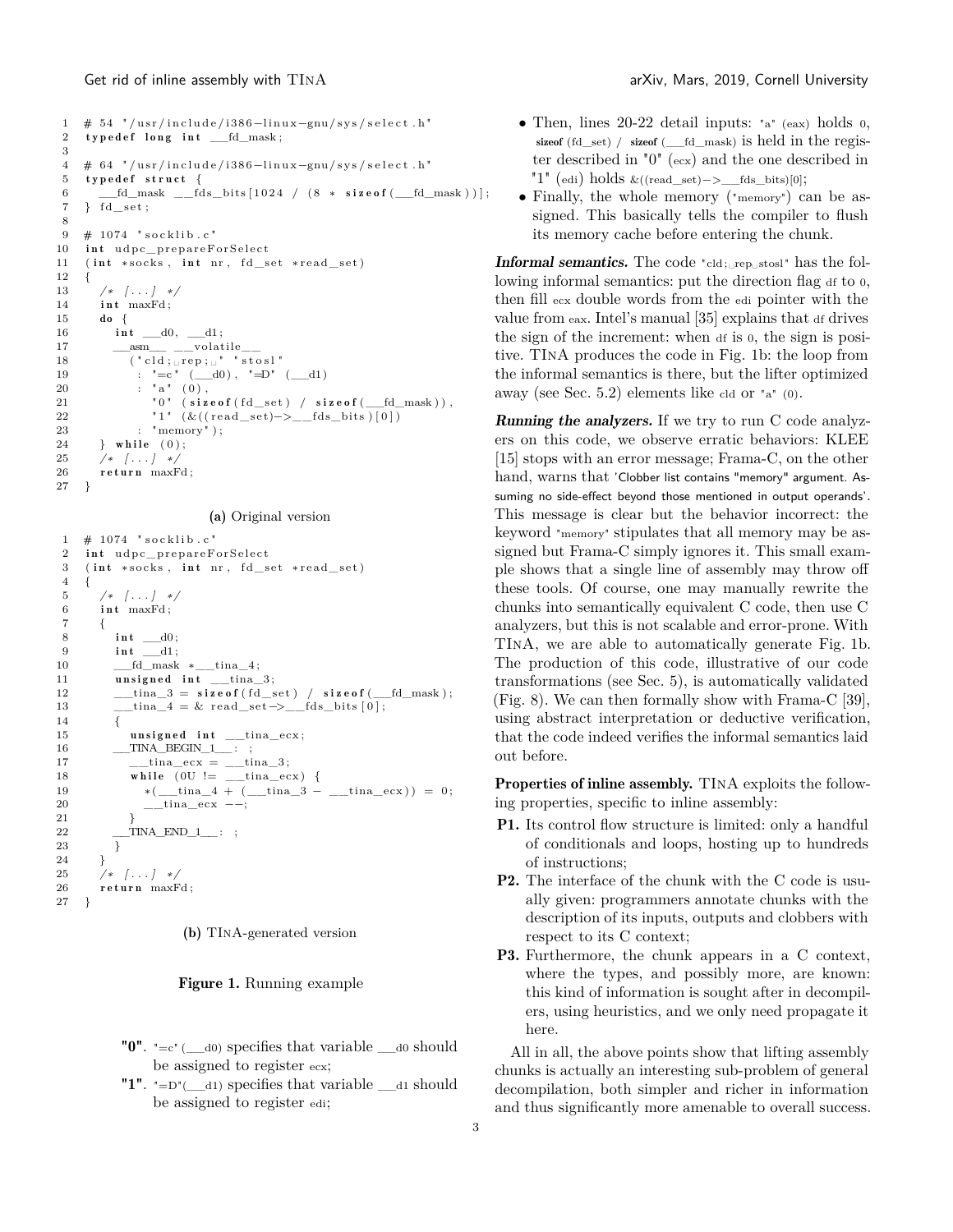#### 3 Background

#### 3.1 Inline Assembly

<span id="page-3-0"></span>We focus here on inline assembly in  $C/C+$  code as supported by GCC and clang. MASM (Microsoft Macro Assembler) has a different syntax but works similarly.

```
asm volatile
( "\mathrm{movdqa}_\sqcup b , \mathop{\cup}\limits^\circ \hspace{-1mm}\mathop{\rm \otimes\!} (n\mathop{\backslash} t\ )\text{movdqa} \propto_{\text{mmo}}(a \cdot a \cdot n \cdot t';
             (a) Basic version
     __asm__
( "\text{movdqa} \& 1, \sqrt{\text{wmm0}} \& 1\text{``movdqa}_{\alpha}%%\text{mm0}, \text{``movdqa}_{\alpha}: "=m" (∗ a ) : "m" (b )
     "\,\mathrm{xmm0}" ) ;
```
(b) Extended version

Figure 2. Assembly chunks: basic & extended versions

Assembly chunks in the GAS syntax of GCC have two flavors: basic and (recommended) extended (see [Fig. 2\)](#page-3-0). *Basic assembly* [\(Fig. 2a\)](#page-3-0) allows the insertion of assembly instructions anywhere in the code. They will be emitted as is during the production of the assembly file. In this case, compilers assume the chunk has no effect on its C scope, *preventing safe interactions between assembly and C code* – yet that does not stop developers from using it when the implicit context looks safe. In the example of [Fig. 2a,](#page-3-0) it is *implicitly* assumed that no optimization will occur on globals <sup>a</sup> and <sup>b</sup> and that xmm registers are not used by default.

Extended assembly. *Extended assembly* allows in addition the description of the interactions with C through its inputs and outputs. It works like a printf string format, as shown in [Fig. 2b:](#page-3-0) some assembly operands may be replaced by placeholders referring to a list of C operands.

The syntax requires binding C operands to location constraints, as in [Fig. 1a](#page-2-0) and [2b.](#page-3-0) Constraints may also specify more than one location, and let the compiler choose the best way to place this operand. Common placement constraints include r to bind to a general register; m to bind to a memory address; i to an immediate value; and g which means "r, m or i".

Operands may be read-only (for inputs) or write-only (for outputs) with the  $=$  modifier. A read-write operand is created either by linking an input to the same location as an output  $("0"$  ( $\text{sizeof}$   $(\text{fd\_set})$  /  $\text{sizeof}$   $(\underline{\text{fd\_mask}}))$ in [Fig. 1a\)](#page-2-0) or by using the  $+$  modifier instead of  $=$ . Without special modifiers, compilers assume read-only operands are consumed before write-only operands are produced, so that these may share the same locations.

In addition to the input-output list, one can declare a list of clobbers, usually registers whose value will be

overwritten by the chunk, either to compute intermediate results or as a side effect of an instruction. The clobber list may also contain keywords like "memory" (arbitrary memory cells may be read and/or written) and "cc" (conditional flags will be changed).

The specification of inputs, outputs and clobbers stands as a contract between the chunk and the compiler. Compilers are totally blind to what actually happens inside the chunk, relying on the contract, and will not warn about mistakes inside the chunk. Forgetting to list an input or a clobber is an easy mistake that can result in code which does not behave as expected by the programmer.

The use of inline assembly is pretty widespread – we estimate that 11% of Debian packages written in  $C/C++$  directly or indirectly depends on inline assembly. It includes major projects like GMP and ffmpeg — Rigger et al. [\[53\]](#page-14-0) reports that 28% of the top rated C projects on GitHub uses inline assembly. In the chunks found in Debian Jessie 8.11 (used in [Sec. 7.1\)](#page-8-2) we estimate that 75% have an optimizing purpose, with an average size of approximately 10 instructions. Inline assembly is often used in conjunction with C macros or inlineable functions to be specialized by the compiler at each location.

#### 3.2 Binary-code lifters

Binary-code lifters are the fundamental cornerstones of binary-level analyzers. They are used to abstract the different binary Instruction Set Architectures (ISA) and formats into a single intermediate representation (IR) [4, [11](#page-13-1), 36]. We rely on the IR of Binsec [\[28\]](#page-13-3), called DBA — other IRs are similar. Its syntax is shown in [Fig. 3.](#page-3-1)

```
inst := \vert v \leftarrow e \vert goto e | if e then goto e else goto e<br>\vert v \vert := \vert var \vert ©[e]<sub>n</sub>
            \begin{array}{rcl} \mathsf{I}\mathsf{v} & := & \mathsf{var} \mid \mathsf{Q}[\mathsf{e}]_n \ \mathsf{e} & := & \mathsf{cst} \mid \mathsf{I}\mathsf{v} \mid \mathsf{u}\mathsf{r} \end{array}e := cst | lv | unop e | binop e e | e ? e : e<br>unop := \neg | - | uext<sub>n</sub> | sext<sub>n</sub> | extract<sub>i..j</sub>
  \lim_{n \to \infty} : \frac{1}{n} - \frac{1}{n} | uext<sub>n</sub> | sext<sub>n</sub> | extract<sub>i..j</sub> binop : arith | bitwise | cmp | concat
                                   arith | bitwise | cmp | concat
     \text{arith} := + | - | \times | udiv | urem | sdiv | srem
\begin{array}{rcl} \mathsf{bitwise} & := & \wedge \mid \vee \mid \oplus \mid \mathsf{shl} \mid \mathsf{shr} \mid \mathsf{sar} \end{array}comp := | \neq | >u | <u>| >s | <s
```
#### Figure 3. Low-level DBA IR

DBA is a minimalist language, comprising only two types of elements (bitvector values and memory) and three instructions: assignments, jumps and conditionals. Yet, this is enough to encode the functional semantics of major ISAs – including x86 and ARM.

Binary lifters provide specialized decoders for supported architectures, in the same spirit that a compiler has one code emitter per supported architecture. Lifters are then used in disassembly algorithms to (try to) recover the semantics of the binary program. We use them to disclose the semantics of compiled assembly chunks.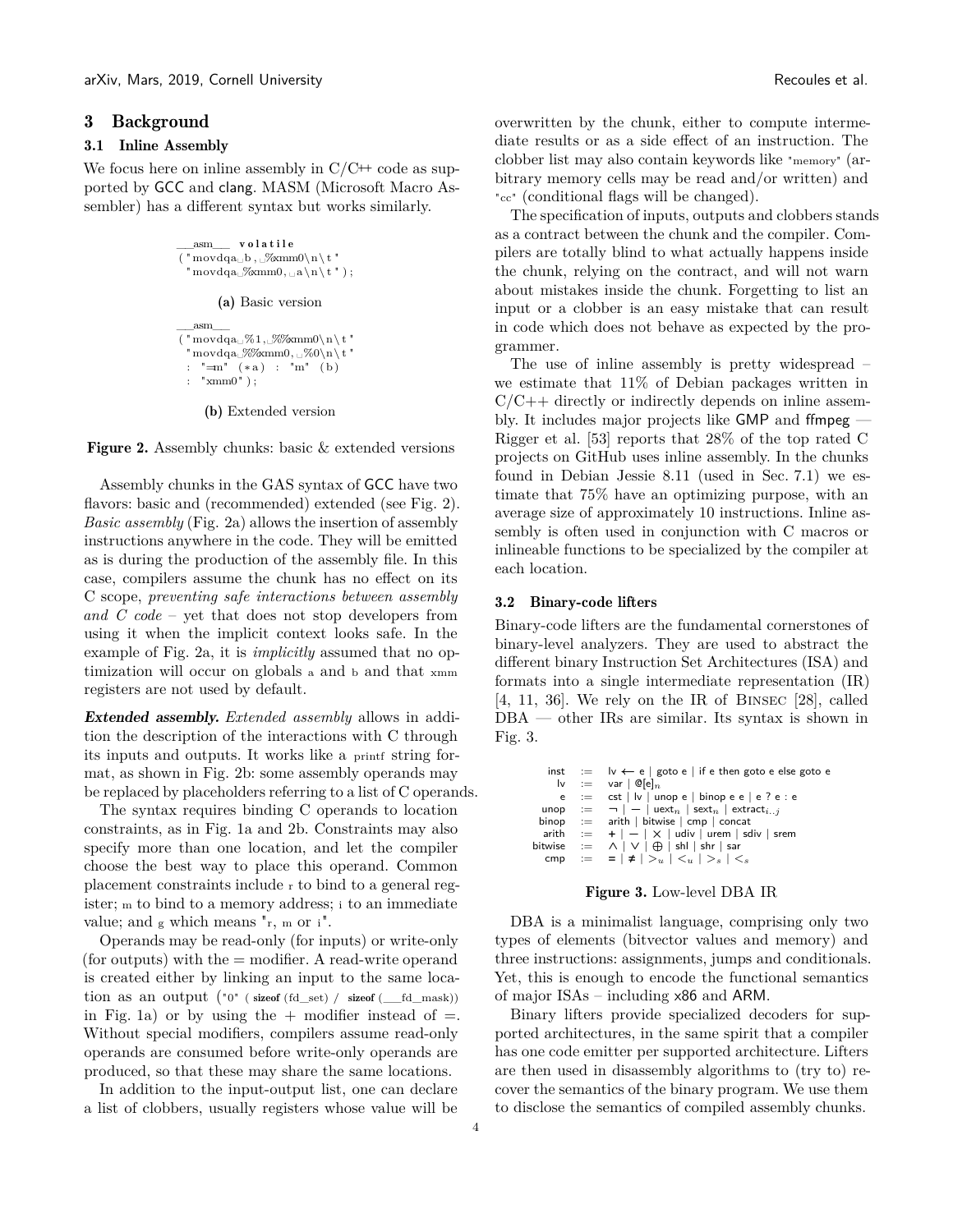Get rid of inline assembly with  $TINA$  arXiv, Mars, 2019, Cornell University

## <span id="page-4-0"></span>4 Taming Inline Assembly: an overview

TInA lifts inline assembly to semantically equivalent C taking advantage of properties [P1](#page-2-3)–[P3](#page-2-4). The process consists of two phases: *lifting* and *validation*, detailed respectively in [Sec. 5](#page-4-1) and [6.](#page-6-0) But first, let us discuss the overall approach, as schematized in [Fig. 4.](#page-5-0)

Localization. The process starts by identifying C source code embedding inline assembly. We locate assembly chunks in this code, in order to inject the lifted code back into the correct place later on.

We also extract the specification of the assembly chunk (inputs, outputs and clobbers) as written by the programmer. This will be used to check the compliance of the assembly chunk with it. The specification also contains contextual information to link C variable names with register names (or memory locations) in our IR.

Compilation. We now compile the source code for the target architecture *with debug information*. Since we control code compilation, we choose to include all data that can help in reconstructing a C code, e.g., variable names and types from the context.

Lifting to IR. We now start the translation per se. We lift the code back to the IR level, which will serve as the basis for simplifications and optimizations [\(Sec. 5.2\)](#page-4-2). The use of binary code may seem gratuitous at first sight. This is however the best place to start working, since assembly chunks are totally instantiated and embedded in their context — register names and memory locations have been resolved by the compiler.

Lifting to C. Then we begin the lifting back to C itself, through a series of passes detailed in [Sec. 5,](#page-4-1) engineered in the same vein as compilers. The end result is a C-only code where assembly chunks have been substituted by a lifted C code, ending the translation phase. We are now going to prove the semantic equivalence between the lifted code and its assembly chunk during validation.

**Recompilation & Validation.** The validation phase starts by recompiling the pure C code, *without optimization* in order to preserve the code structure — our validation technique depends on it. We locate the binary code corresponding to the lifted code once more, and get back its IR representation. We now possess two distinct IR pieces: this one and the one from the first compilation. We will aim to prove their semantic equivalence in [Sec. 6.](#page-6-0)

Validation is key to the trust that one can have in TInA, and allows its integration into formal methods developed for C without endangering their soundness.

We have *implemented a prototype of* TInA leveraging existing tools, namely Frama-C [39] for C source code

manipulation (parsing, localization, C injection), Binsec [26, [28\]](#page-13-3) (lifting to DBA IR [4], integration with SMT solvers [7] for bitvectors and arrays), and the DWARF [\[30\]](#page-13-4) debug format to pass information to binaries with GCC.

# <span id="page-4-1"></span>5 Lifting from IR to C

The goal of the initial lifting phase is to recover wellstructured C code preserving the semantics of the original assembly chunk, in order to make it *verifiable*. This is made possible through the use of a series of passes which will simplify the low-level IR and massage it back to a readable C output.

#### 5.1 Type verification and reconstruction

To lift assembly code back to C, chunk operations on bitvectors and memory need to be mapped to C operations on integers (signed/unsigned) and pointers.

To this end, we propagate types from the interface into the IR operations: IR types can either be addresses (typed pointers) or values (signed or unsigned, with an associated bit size). The type information is synthesized using the forward propagation and constraints imposed on operands by the low-level operations. Assembly operations are indeed allowed to transform types (lifted to C casts) but we check that pointers are never forged from non-pointer values. For instance, it is allowed to use a pointer as an unsigned value but not the converse. This step further guarantees that inputs' and outputs' types are respected. Upon lifting the type information of the chunk, the concrete C types are given using the type size information embedded in DWARF.

#### <span id="page-4-2"></span>5.2 Optimizations

In order to get C code which does not hinder subsequent analyses, we strive to produce high-level C code hiding low-level details. To that effect, we use a series of (optional) passes of transformation at the IR level.

Register unpacking. Assembly chunks often contain optimizations exploiting data level parallelism, in order to use the full capacity of the hardware by packing multiple value inside a bigger one fitting inside a machine register. For instance, loading four (byte) characters inside an integer is more efficient than doing four smaller loads. The concept has been exacerbated with *Single Instruction Multiple Data* extensions, providing vectorized registers up to 512-bits, able to contain several independent values. Register unpacking will extract the values stored in a container to declare them as independent variables, thus preventing packed arithmetic from destroying the abstractions of the analyzers. [Fig. 5](#page-5-1) illustrates the difference on an example. The chunk loads two char in a register before adding them, using the <sup>h</sup> and <sup>l</sup> prefixes to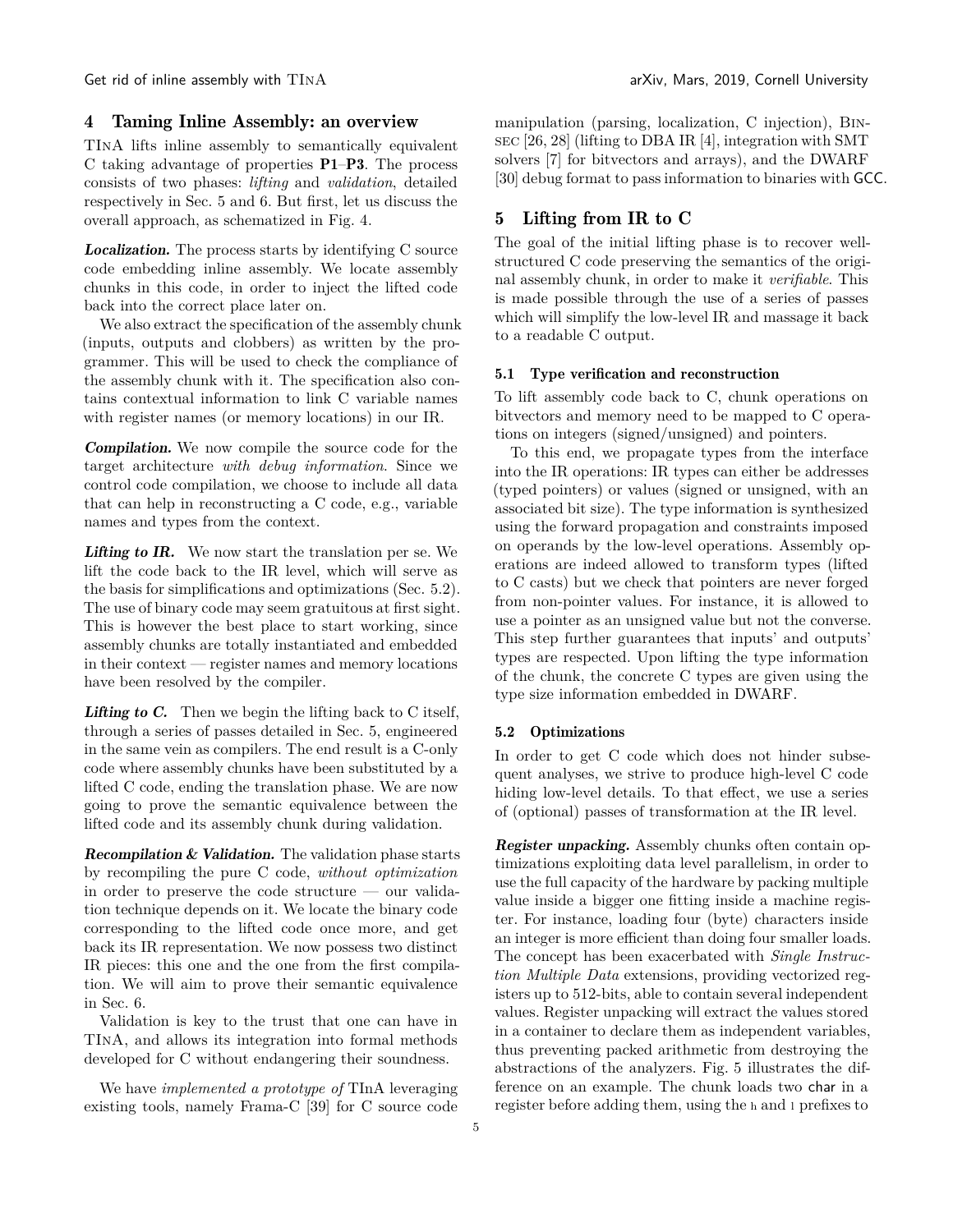<span id="page-5-0"></span>

Figure 4. Overview of TInA

<span id="page-5-1"></span>

 $usingned$  int  $_\_time$   $_{\_}max0$ ;  $unsigned int __time1;$  $\begin{array}{ccc} \text{TINA\_BEGIN\_0} & : \end{array}$  $_{\text{tina\_eax0}} = (* \text{src}) \mid (* (\text{src } + 1) \ll 8);$  $\text{tina\_eax1} = (0 \times \text{efffff00} \& \underline{\hspace{1cm}} \text{min\_eax0})$  |  $(0 \times \text{ff} \&$  $\left( \, ( \, ( \, 0 \, \, x \, \mathrm{fff} \, \, \& \, \, \underline{\hspace{1cm}} \, \underline{\hspace{1cm}} \, \underline{\hspace{1cm}} \, \underline{\hspace{1cm}} \, \underline{\hspace{1cm}} \, \underline{\hspace{1cm}} \, \underline{\hspace{1cm}} \, \underline{\hspace{1cm}} \, \underline{\hspace{1cm}} \, \underline{\hspace{1cm}} \, \underline{\hspace{1cm}} \, \underline{\hspace{1cm}} \, \underline{\hspace{1cm}} \, \underline{\hspace{1cm}} \, \underline{\hspace{1cm}} \, \underline{\hspace{1cm}} \, \underline{\hspace{1cm$  $\label{eq:sum} \mathrm{sum} \ = \ 0 \, \mathrm{x} \, \mathrm{f} \, \mathrm{f} \ \& \ \_\_\_\_\mathrm{tina\_eax1} \, ;$  $\begin{array}{ccc} \text{TINA} & \text{END} & 0 \end{array}$  ;

(c) Lifting *without* unpacking





High-level predicate recovery. Low-level conditionals use  $flags - zero$ , sign, carry or overflow  $-$  set by previous instructions. In most situations, they have little meaning on their own and the way they are calculated makes understanding the purpose of the condition difficult. This pass reuses the technique of Djoudi et al. [\[29\]](#page-13-2) based on semantic equivalence proved by SMT solvers. It substitutes the low-level condition, built on flags, by a more readable Boolean comparison. For example, this phase recovers if  $(ex + 1 > 1)$  goto label; instead of if  $(zf == 0 \&& s f == 0)$ from the assembly snippet "decl␣ecx;␣jg␣label; ".

<span id="page-5-2"></span>

Figure 6. Structuring with meta-blocks

**Best-effort structuring.** Even if the C syntax allows goto statements, their use is strongly discouraged for reasons of readability, and some analyzers may thus overlook their support. In an effort to avoid them, we aim to rebuild high-level control-flow structures such as loops or conditionals. This reconstruction actually has an impact on the efficiency of the next source code analyses. The rebuild aggregates the basic blocks composing the control-flow graph into meta-blocks, defined in a way similar to basic blocks: a meta-block [in, out] has exactly one entry point in (included) and one exit point out (excluded). The control-flow graph is thus observed through nested scopes enabling the recovery of common patterns. The rules of inline assembly ensure that the whole chunk is itself a meta-block. [Fig. 6](#page-5-2) shows how the process works: it begins with the creation of meta-blocks  $H = [a, QUT], I = [b, QUT], J = [b, g[ and K = [d, g].]$ Once it is done, common patterns are tested on them.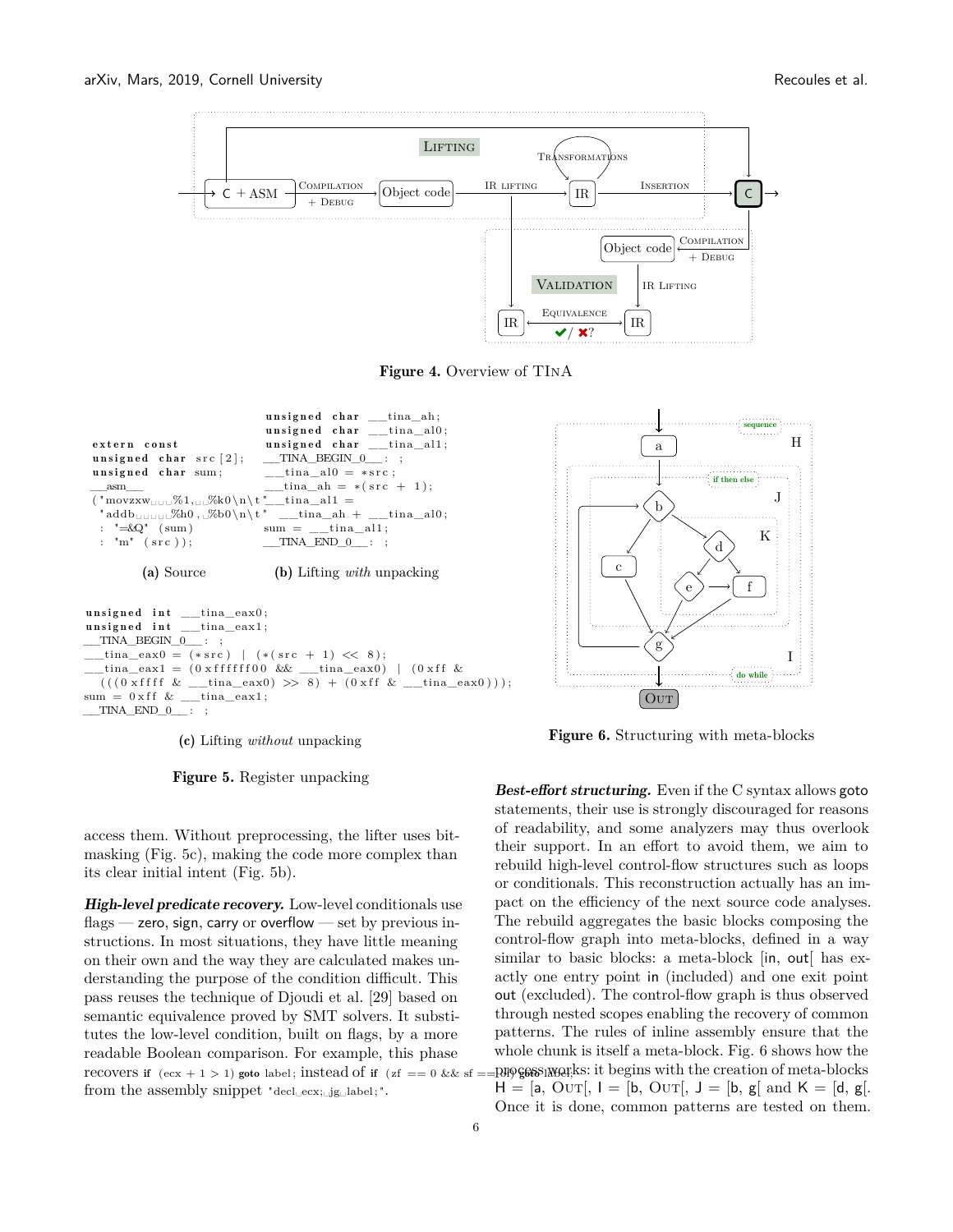Thus, a goes to I in a sequence, J and g form a loop, and b, c and K together a conditional diamond. In this example, the pattern inside the meta-block K comprising d, e and f will be written with goto statements to preserve the control-flow graph structure, as needed in [Sec. 6.](#page-6-0)

**Expression**  $\&$  **constant propagation.** We apply a well known compilation technique which improves readability by removing temporary variables. We equip it with a set of IR rewrite rules to significantly reduce the complexity of some expressions. [Fig. 7](#page-6-1) shows a favorable case computing the absolute value using bitwise tricks: in this example, rewrite rules first transform the extraction of the high bits of the signed extension into an expression, whose value is either all ones or zeros depending on the sign of eax. The xor operation is then distributed in the two branches where it is resolved as one's complement or identity. Finally, the last step subtracts two ternary expressions with syntactically equal conditions and thus, branches are distributed. The ones' complement incremented by one is a two's complement, ending up with the expected definition of absolute value.

<span id="page-6-1"></span>

| cltd           | # sign extend eax in edx        |
|----------------|---------------------------------|
| xor %edx, %eax | # 1s-complement eax if eax < 0  |
| sub %edx, %eax | # add one to eax if eax $\lt 0$ |

(a) Branchless absolute value implementation

 $\begin{aligned} \mathsf{tmp}_{64} \leftarrow \mathsf{sext}_{64} \; \mathsf{eax}_0 \\ \mathsf{edx}_0 \leftarrow \mathsf{extract}_{32..63} \; \mathsf{tmp}_{64} \end{aligned}$  $\leftrightarrow$   $edx_0 \leftarrow$  eax<sub>0</sub>  $\lt_s$  0 ? 0xffffffff : 0  $\begin{array}{ccc}\n\text{eax}_1 \leftarrow \text{eax}_0 \oplus \text{edx}_0 & \rightarrow & \text{eax}_1 \leftarrow \text{eax}_0 \leq_s 0 ? \neg \text{eax}_0 : \text{eax}_0 \\
\text{eax}_2 \leftarrow \text{eax}_1 - \text{edx}_0 & \rightarrow & \text{eax}_2 \leftarrow \text{eax}_0 \leq_s 0 ? \neg \text{eax}_0 : \text{eax}_0\n\end{array}$  $\leftrightarrow$  eax<sub>2</sub> ← eax<sub>0</sub> <<sub>*s*</sub> 0 ? -eax<sub>0</sub> : eax<sub>0</sub>

(b) IR transformations

Figure 7. Expression & constant propagation

Loop normalization. Predicting an incrementing or decrementing counter behavior in a loop is cheap but valuable information. This helps the analyzers in quickly bounding the number of iterations, increasing the precision in the loop body. This pass aims at syntactically highlighting the relations between the current iteration and the variable values. To do so, the self-incrementing (-decrementing) variables are normalized and merged together. For example, in [Fig. 1b](#page-2-0) the byte-level affine relation between the counter ecx, lifted as \_\_tina\_ecx, and the moving pointer edi, based at \_\_tina\_4, has been found as edi  $\equiv$  \_\_tina\_4 + 4  $\times$  (\_\_tina\_3 – ecx) — the code has  $*(\underline{\hspace{1cm}} \text{tina\_4} + (\underline{\hspace{1cm}} \text{tina\_3} - \underline{\hspace{1cm}} \text{tina\_ecx})),$  since  $\underline{\hspace{1cm}} \text{tina\_4}$  is a long int (in x86, usually 4 bytes long) pointer.

# <span id="page-6-0"></span>6 Validation

As we want our method to be useful in a formal context, we take great care in ensuring that it does not add

or remove behaviors from the written assembly chunk. In order for our translation to be trustable, we use a two-pronged approach: 1) We try to prove the semantic equivalence of the code prior to lifting with the lifted C code; 2) If this fails, we rely on intensive random testing to increase the level of trust in the lifted C code.

Block-based semantic equivalence. The lifting process of [Sec. 5](#page-4-1) strives to preserve the isomorphism of the controlflow graphs based on basic blocks between the initial assembly chunk and its lifted C representation over their DBA IR representation. This property allows us to tackle the equivalence proof at basic block level. The proof of equivalence proceeds as follows:

- <span id="page-6-3"></span>S1. We *check the isomorphism of the control-flow graphs extracted from the two lifted programs*. Since we deal with deterministic labeled directed graphs, this check is immediate — and usually succeeds. TINA is actually very careful during optimizations and recompilation to preserve the control-flow structure. This is why we recompile *without optimization*. Our optimizations also take care to not modify jump instructions (except for dead branch elimination) so that the lifted C code is structurally identical in every alive location to the initial assembly chunk. To further ease the isomorphism check, we track the relation between the heads of IR basic blocks and the corresponding emitted C code. If the check succeeds, we go to [S2](#page-6-2), otherwise we fall back on random testing — in practice [\(Sec. 7.1\)](#page-8-2), the latter has never happened.
- <span id="page-6-2"></span>S2. Once we know the two control-flow graphs are isomorphic, we *try to demonstrate the pairwise equivalence of corresponding vertices*. This allows to avoid directly dealing with loops. Each pairing of basic blocks is translated to logical formulas for which we ask SMT solvers: if inputs are identical, can outputs be different? If all queries are unsatisfiable then *equivalence is proven*, otherwise we stop at the first failure and use our fallback.

[Fig. 8](#page-7-0) shows the translation validation of the running example [\(Fig. 1\)](#page-2-0). Codes before and after lifting have the same shape ([S1](#page-6-3)), as shown in [Fig. 8a.](#page-7-0) Original blocks  $B_0$ ,  $B_1$  and  $B_2$  have been paired respectively with their lifted counterpart  $B'_0$ ,  $B'_1$  and  $B'_2$  for **[S2](#page-6-2)**. Let us focus on the equivalence check between  $B_2$  and  $B'_2$  [\(Fig. 8b\)](#page-7-0). The two blocks are obviously syntactically different, due to optimizations and recompilation. Compilation split complex expressions using general registers as temporary variable while the ones from  $B_2$  have been lifted to C variables with a close but different name. For instance \_\_tina\_ecx is equal to ecx whereas eax is used differently in  $B_2$  and  $B'_2$ . Due to optimizing passes, the two blocks no more have the same number of inputs or outputs,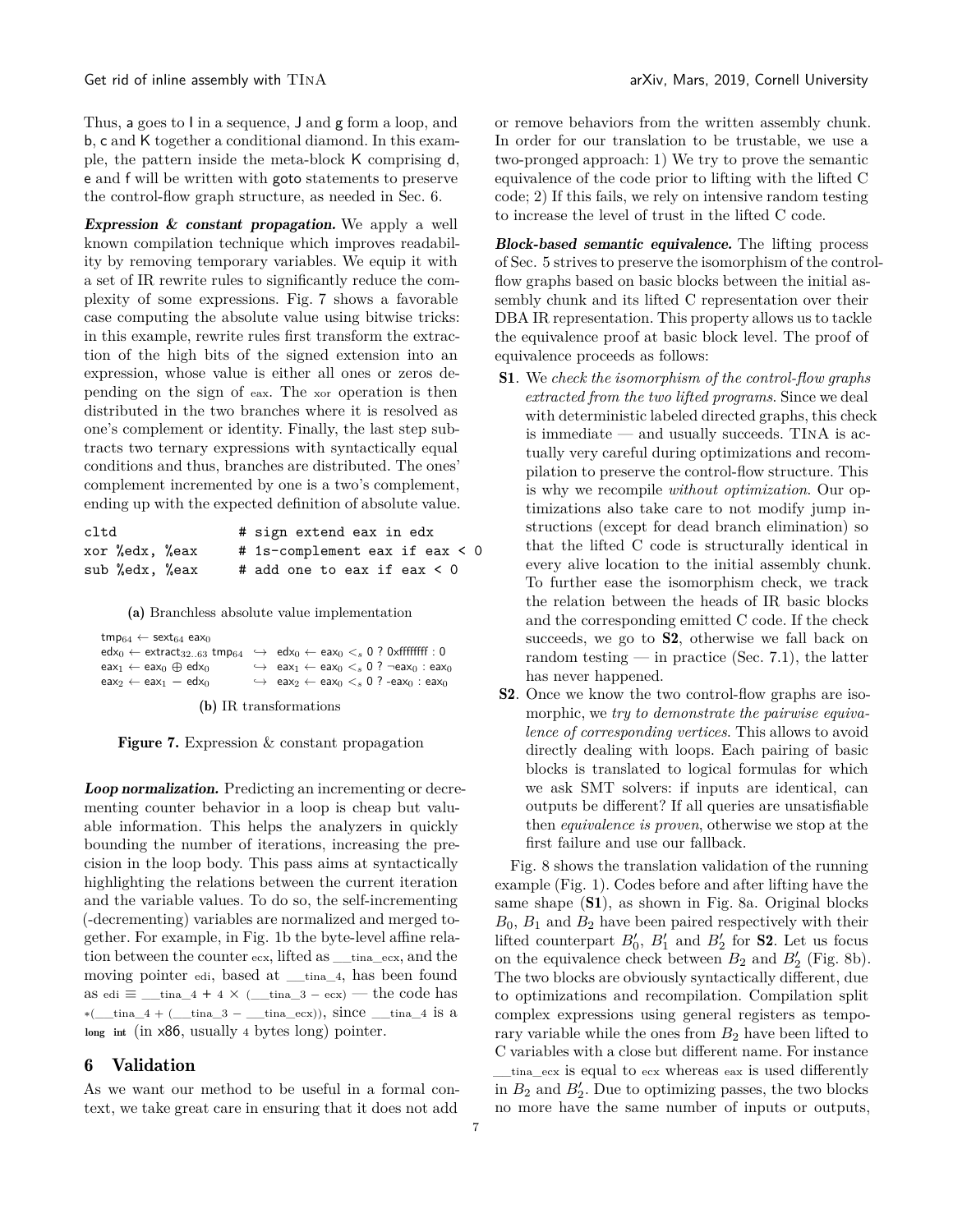because lifting inferred some constraints and removed unused variables. Thus, eax and df are actually 0 upon entering  $B_2$ . As pointer edi is incremented by 4 while ecx is decremented by 1, the two variables are linked by the linear relation edi = tina\_4 + 4  $\times$  (tina\_3 – ecx). The formula is built to take into account these differences by adding logical assertions for each inferred constraint. In the end, the equivalence query is then discharged by a SMT solver. An (expected) unsat answer shows that there is no model such that the observable behaviors of the two basic blocks can differ.

<span id="page-7-0"></span>

#### (a) Control flow graphs

```
; B2 instructions sequence
      memory_{out} = store<sub>4</sub> memory<sub>in</sub> edi<sub>in</sub> eax<sub>in</sub>
              edi<sub>out</sub> = if df<sub>in</sub> then edi<sub>in</sub> - 4 else edi<sub>in</sub> + 4
              eccx_{out} = ccx_{in} + 1; B'_2 instructions sequence
                eax'_0 = \text{tina\_3}_{in}eax'_1 = eax'_0 – _time_ecx_{in}edx'_0 = 4 \times eax'_1eax'_2 = \text{tina\_4}_{in}eax'3 = eax'2 + edx'0memory'<sub>out</sub> = store<sub>4</sub> memory<sub>in</sub> eax'<sub>3</sub> 0x00000000
    \text{tina\_ecx}_{\text{out}} = \text{tina\_ecx}_{\text{in}} - 1; inputs restrictions
                eax_{in} = 0 \times 000000000df_{\rm in} \  \  \, = \  \  \, \mathsf{false}edi<sub>in</sub> = \text{tina\_}4_{\text{in}} + 4 \times (\text{tina\_}3_{\text{in}} - \text{ecx}_{\text{in}})e c x_{in} = \underline{\qquad}tina\underline{\qquad} e c x_{in}; outputs restrictions
             \text{ecx'}_{\text{out}} = \frac{\text{tina\_ecx}_{\text{out}}}{\text{tina\_4}_{\text{in}} + 4}= tina_4<sub>in</sub> + 4 × (tina_3<sub>in</sub> – ecx'<sub>out</sub>)
; outputs assertion
memory<sub>out</sub> ≠ memory'<sub>out</sub> \lor ecx<sub>out</sub> ≠ ecx'<sub>out</sub> \lor edi<sub>out</sub> ≠ edi'<sub>out</sub>
```
(b) Logical formula for the equivalence between  $B_2$  and  $B_2'$ 



Fallback: basic fuzz testing. The equivalence proof may not work, even though we have not observed it in our experiments [\(Sec. 7\)](#page-8-0). Graph isomorphism may have been

lost, or the SMT solver may time out. To build more trust in this potential case, we rely on tests to look for differing outputs at the whole chunk level.

We emulate both codes at the IR level, and generate random values for the inputs, discarding our translation whenever we find differing outputs. The level of trust we can achieve here can be controlled by the time spent testing, the number of generated tests, and the branch coverage achieved.

Trust base. We define our method as trustable since the user is not asked to trust the lifting process. Instead, to earn that trust, we rely on a practical and relevant process through translation validation, falling back on testing. Still, 3 components are part of the *trust base*: the binary-code lifter, the compiler and the solver.

*The binary-code lifter is the first trusted element*. Our process uses it twice, on different codes (control-flow structure is kept but instructions may differ, thus mostly avoiding common-mode errors) so some lifter errors can be caught during validation. The worst would be an error made during the initial IR lifting and propagated by the second, resulting in validating the translation of a code differing from the original inline assembly. Further mitigation, currently being put into place in Binsec for single mnemonics, include systematic testing of assembly chunks by executing both the code and its IR representation to check for discrepancies.

*The compiler is the second trusted element*, but only during the recompilation step. Indeed, the first compilation is known not to touch the assembly chunk but to compile *as is* – modulo register allocation. During the second one we trust that C semantics is preserved by compilation. We mitigate possible errors by using a low optimization level (-O0) to not trigger aggressive optimizations. Another possible (unimplemented) mitigation would make use of a second compiler (another version of the same compiler or another one altogether) and check for semantic equivalence at that level as well.

*The solver is the third and final trusted element*. Note that verification tools in [Sec. 7.2](#page-8-1) do likewise. SMT solvers are well tested software, but bugs can happen. We can mitigate those rare events the usual way, by sending the checks to multiple solvers (using the same SMT-LIB format) and look for possible differing outcomes.

Our fallback when validation does not work is based on random testing. While this is practical, high coverage is hard to achieve. A stronger fallback would consist in adapting known test generation methods and advanced coverage criteria, like MCDC, to build better trust. Yet, the success rate of our validation (100% lifted code is validated) indicates that this is not a real issue.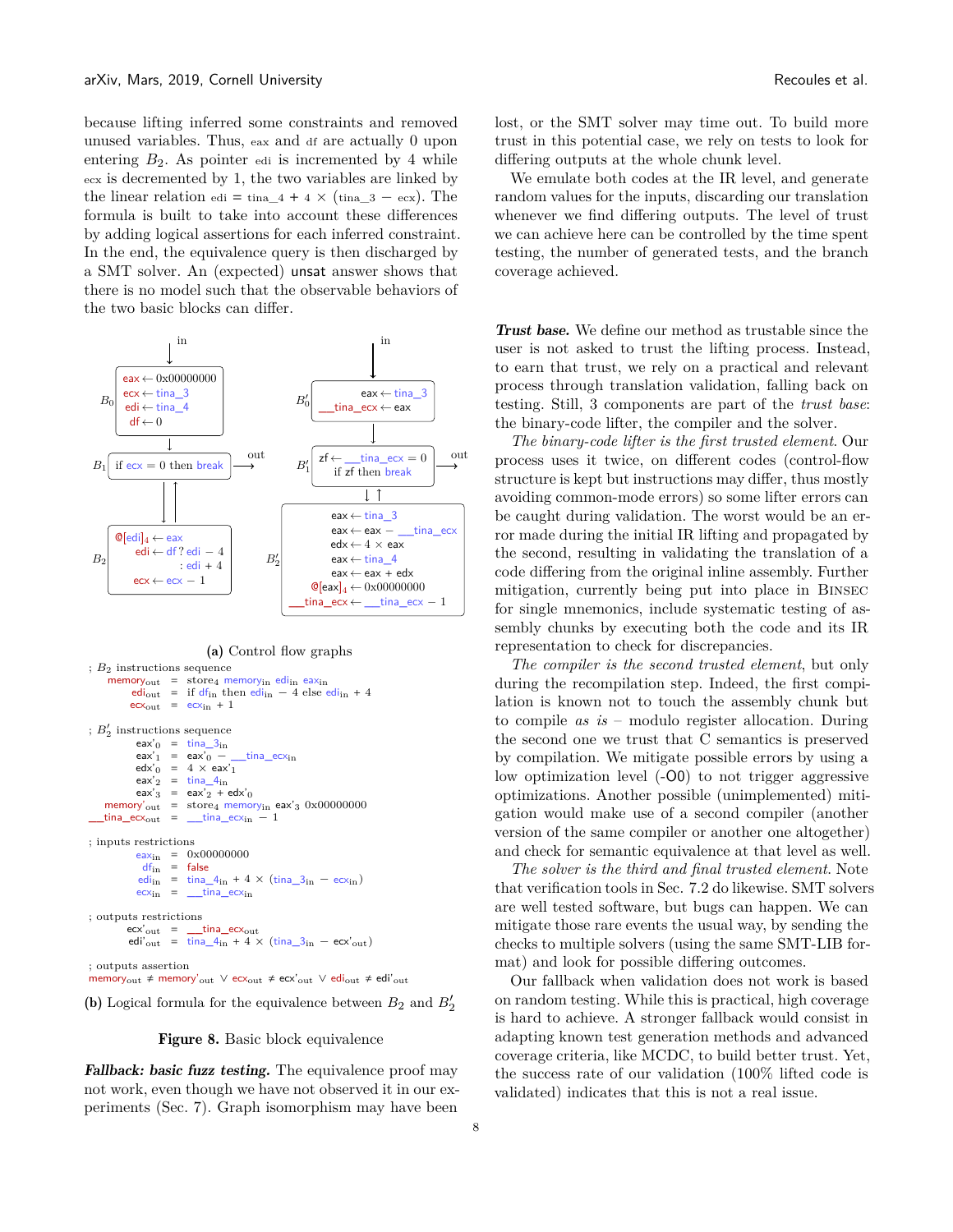Get rid of inline assembly with  $TINA$  arXiv, Mars, 2019, Cornell University

#### <span id="page-8-0"></span>7 Experimental evaluation

<span id="page-8-4"></span><span id="page-8-3"></span>We evaluate our implementation of TInA on 2 research questions: RQ1) How applicable is it on assembly chunks found in the wild? [\(Sec. 7.1\)](#page-8-2)  $RQ2$ ) How do off-the-shelf program analyzers behave on lifted code? [\(Sec. 7.2\)](#page-8-1)

## <span id="page-8-2"></span>7.1 Wide applicability [\(RQ1\)](#page-8-3)

We run our prototype on *all* assembly chunks found in the Linux Debian 8.11 distribution (for  $\times 86$ ), i.e.  $\approx 3000$ chunks distributed over 200 packages and 1000 functions. As chunk distribution is not smooth, we also fix 2 subsets of samples: one with the 100 biggest chunks, and another with all chunks from 4 key major projects exploiting low-level optimizations: GMP, ffmpeg, ALSA and libyuv. [Table 1](#page-9-0) sums up the results of lifting with TInA.

We exclude trivial (empty or unused), out-of-scope and rejected chunks. *Out-of-scope chunks* include those with floating point operations, OS-level hardware instructions or hardware-based crypto-primitives, like AES. *Rejected chunks* are those deemed unsafe because they do not respect their interface. Yet, we activate options in our tool to specifically regard accessing flags, xmm registers or memory as safe – allowing to consider 150 extra chunks as relevant, notably in ffmpeg. The statistics of [Table 1](#page-9-0) report on the tool's behavior with these settings.

On in-scope chunks, TInA *performs extremely well*, with **100**% chunks lifted *and* fully validated (no resort to testing) — this amounts to  $74\%$  of all found chunks *for a negligible cost* [\(Table 2\)](#page-9-2). The biggest 100 chunks display of lower overall success percentage as they include a fair amount of (unhandled) floating-point instructions. TInA works as well on GMP for ARM as for x86, confirming the genericity of the method [\(Table 3\)](#page-10-0).

#### <span id="page-8-1"></span>7.2 Adequacy to formal verification tools [\(RQ2\)](#page-8-4)

We select 3 tools representing popular families of formal techniques currently used in the industry: KLEE [15] for symbolic execution [16] (bug finding), and Frama-C [39] with its EVA plug-in [13] for abstract interpretation [24, 25] (runtime error verification) and WP plug-in [\[8\]](#page-13-5) for deductive verification [\[32](#page-13-0), 34] (functional correctness).

Experiments on both symbolic execution and abstract interpretation use 58 functions (out of 366) from the 4 key projects in [Sec. 7.1,](#page-8-2) selected due to the ease of automatically generating the initial contexts for both analyses. For all 3 tools, we also report the observed differences using a *basic* lifter, without the optimizations of [Sec. 5.2,](#page-4-2) and the full TInA approach.

Symbolic execution. We perform our experiments with KLEE [15]. As of today, this tool does not handle inline assembly chunks and stops when it meets one, this fact

can sometimes prevent the adoption of symbolic execution [\[60](#page-14-5)].

[Table 4](#page-10-1) summarizes our findings. First, KLEE alone can analyze only few functions (3/58) as assembly blocks the analysis. Adding lifting allows to *analyze all considered functions* (58/58). The lifting strategy does not impact the functions that KLEE can now fully cover (25/58), but TInA considerably speeds up code exploration (w.r.t. basic lifting), enabling to cover significantly more paths  $(x4)$  in the same amount of time. This is explained by TInA-produced code being higherlevel: it contains fewer instructions and local variables (control-flow structure does not change). This translates to fewer memory load/stores, thereby accelerating SMTsolving.

Abstract interpretation. We use the Frama-C EVA [13] plug-in. Frama-C has limited support for inline assembly based on the interface of the chunk, through translating it into logical assigns annotations over modified variables – safely interpreted in EVA (and WP) as non deterministic assignments.

[Table 5](#page-11-0) sums up the results. Code lifting almost always *reduces the number of alarms in the common C code* (25/28). This is directly linked to a better precision of the analysis since modified variables in the lifted code are now accessible by EVA. In half the cases  $(11/20)$ , we observe a *precision gain on function return values*. All in all, 31/34 ( $\approx 90\%$ ) functions with return or initial alarm show one of these two improvements.

The lifted C code also contains *new alarms* (13/58) which we could not detect before and should be taken into account (usually out-of-bounds or other memory accesses). For example, we have found one specific troubling alarm reported as an error in ffmpeg: the code can access index −1 of an input buffer. Even though this matter is acknowledged by ffmpeg developers in the source code, this shows that the lifted code retains enough precision to detect such fine details.

For short, we observe positive impact from TInA w.r.t. non-lifted code on 74% (43/58) of the functions (more precision, reducing alarms from over-approximations of inline assembly, or new memory alarms in lifted code) .

[Table 6](#page-11-1) additionally shows the impact of the lifting strategy. Compared with basic lifting, full TInA increases the number of functions considered safe (no alarms), avoids halting the analysis, and reduces the overall number of produced alarms. Moreover, produced alarms are more precise: the aforementioned ffmpeg error is not found with basic lifting (EVA halts before).

Weakest precondition calculus. We use the deductive verification Frama-C WP [\[8,](#page-13-5) 17] plug-in. We take 12 assembly optimized functions (see [Table 7\)](#page-12-0): 6 excerpts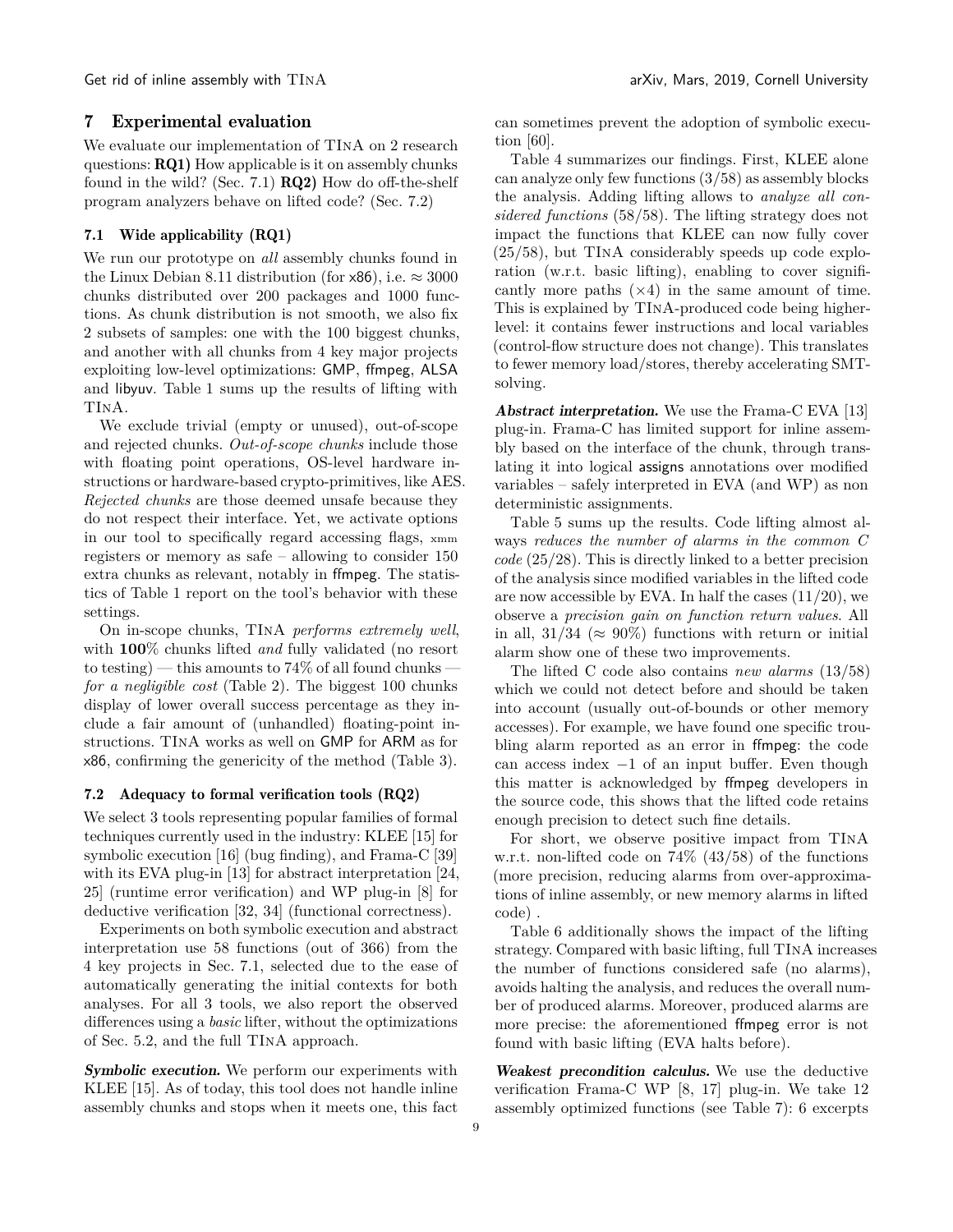<span id="page-9-0"></span>

| DEBIAN 8.11     | x86   |      |                |      |                |      |        |      |            |      |        | <b>ARM</b> |                |      |
|-----------------|-------|------|----------------|------|----------------|------|--------|------|------------|------|--------|------------|----------------|------|
|                 | TOTAL |      | <b>BIG 100</b> |      | ALSA           |      | ffmpeg |      | <b>GMP</b> |      | libyuv |            | <b>GMP</b>     |      |
| Assembly chunks | 3039  |      | 100            |      | 25             |      | 103    |      | 237        |      | 4      |            | 308            |      |
| Trivial         | 126   |      | $\theta$       |      | $\theta$       |      | 6      |      | 13         |      | 0      |            | 28             |      |
| Out-of-scope    | 449   |      | 40             |      | $\theta$       |      | 17     |      | 0          |      | 3      |            | $\theta$       |      |
| Rejected        | 138   |      | 11             |      | $\overline{0}$ |      | 14     |      |            |      | 0      |            | $\overline{2}$ |      |
| Relevant        | 2326  | 76%  | 49             | 49%  | 25             | 100% | 66     | 64%  | 223        | 94%  |        | 25%        | 278            | 90%  |
| Lifted          | 2326  | 100% | 49             | 100% | 25             | 100% | 66     | 100% | 223        | 100% |        | 100%       | 278            | 100% |
| Validated       | 2326  | 100% | 49             | 100% | 25             | 100% | 66     | 100% | 223        | 100% |        | 100%       | 278            | 100% |
| Average size    | 8     |      | 104            |      | 50             |      | 59     |      | 6          |      | 31     |            | 5              |      |
| Maximum size    | 341   |      | 341            |      | 70             |      | 341    |      | 31         |      | 31     |            | 10             |      |
|                 |       |      |                |      |                |      |        |      |            |      |        |            |                |      |

Table 1. Applicability on Debian 8.11 Jessie distribution

<span id="page-9-2"></span>

| TIME(S)                                                                                                                                                                                                                                                                                      | TOTAL AVG. MAX |             |      |
|----------------------------------------------------------------------------------------------------------------------------------------------------------------------------------------------------------------------------------------------------------------------------------------------|----------------|-------------|------|
| LIFTING                                                                                                                                                                                                                                                                                      | 93             | $0.04$ 14.4 |      |
| VALIDATION 1484                                                                                                                                                                                                                                                                              |                | 0.7         | 6.22 |
| $Table 9$ $T^{\text{im}}$ $\hat{f}$ $\hat{f}$ $\hat{f}$ $\hat{f}$ $\hat{f}$ $\hat{f}$ $\hat{f}$ $\hat{f}$ $\hat{f}$ $\hat{f}$ $\hat{f}$ $\hat{f}$ $\hat{f}$ $\hat{f}$ $\hat{f}$ $\hat{f}$ $\hat{f}$ $\hat{f}$ $\hat{f}$ $\hat{f}$ $\hat{f}$ $\hat{f}$ $\hat{f}$ $\hat{f}$ $\hat{f}$ $\hat{f$ |                |             |      |

Table 2. Timing for 2257 lifted chunks

from the 4 key projects, 2 adapted from optimized assembly snippets and 4 translated examples from ACSL by example [\[14\]](#page-13-6). Loop invariants are manually inserted before verification, as usual for WP-based methods. Morebefore vermeation, as usual for W1-based methods. More-<br>over, recall that assembly chunks are correctly over-approximated here by non-deterministic assignments to the modified C variables.

[Table 8](#page-12-1) details our results. The unlifted code does not require invariants (no C-level loops), while codes obtained by basic lifting or TInA require identical invariants as they share the same control-flow structure. First, TInA allows the effective use of WP, *proving the functional correctness of all functions* (12/12) while WP without lifting always fails  $(0/12)$ . Second, compared to basic lifting, TInA reduces the number of proof obligations (POs), sometimes significantly (up to  $\times 16$ ), but above all, it *allows total verification by weakest precondition*  $(12/12 \text{ vs } 1/12)$ , meaning that our implemented optimizations are absolutely necessary in this case.

#### 7.3 Conclusion

The experiments reported in [Sec. 7.1](#page-8-2) and [7.2](#page-8-1) show that our code lifting method is *highly practical* (100% Debian 8.11 in-scope blocks are lifted and validated), that it has a *positive and significant impact on all 3 formal verification tools considered* – allowing them to effectively handle code with inline assembly, and, finally, that full TInA is necessary to facilitate further code analyses – as less refined lifting yields poorer analyses.

# <span id="page-9-1"></span>8 Discussion

# 8.1 Threats to validity

Benchmark representativeness. The code test base we consider is quantitatively and qualitatively representative of the use of inline assembly, as it is extensive and comprises highly popular and respected projects. We mainly experiment on GCC and x86, but preliminary experiments on ARM and clang (not reported here) show that results still hold in these settings. Still, we obviously miss closed-source software but also code which relies on Microsoft's C compiler (different assembly syntax). Yet, there is no reason to believe it would behave

Verification methods. We consider three of the most popular verification techniques (symbolic execution, abstract interpretation and deductive verification), representative of the major classes of analysis – both in terms of goal (bug finding, runtime error checking and functional correctness proving) and underlying core technologies (domain propagation, constraint solving & path exploration, first-order reasoning). Also, we rely on well established verification tools, each applied in several successful industrial case studies. As such, we think that our experimental framework does support our generic claim on the verifiability of the codes produced by TInA.

#### 8.2 Limitations

Our lifting shows two main limitations: hardware-related instructions and floating-point operations.

• Since our goal is to lift assembly chunks back to C, the support of hardware related instructions cannot be achieved outside of modeling hardware in C as well — for example, both DBA IR and C cannot make direct reference to hardware interrupts. Here we probably cannot do better than having two (approximated) C models of hardware instructions, one for over-approximations and one for under-approximations. While not necessarily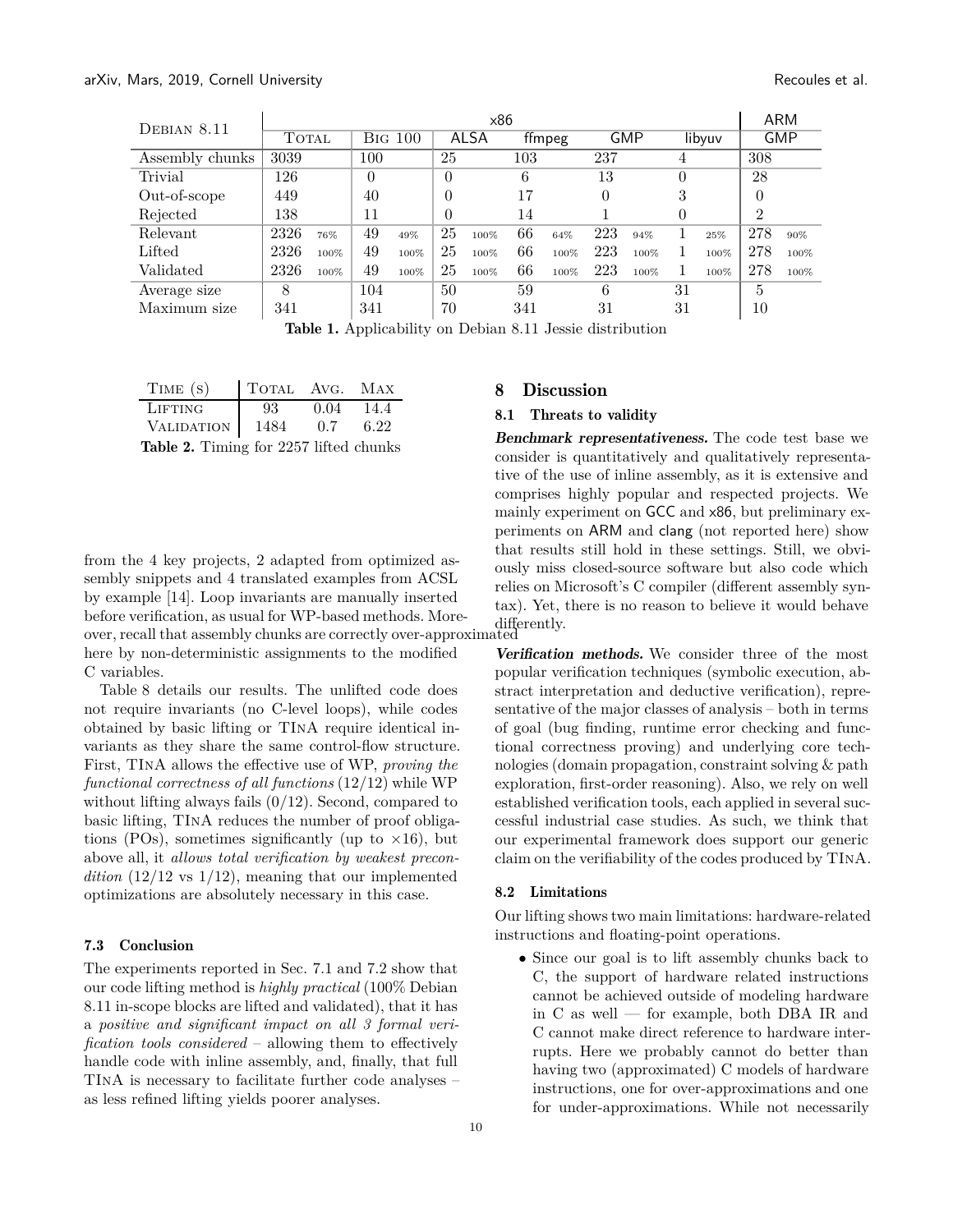<span id="page-10-0"></span>

| DEBIAN 8.11     | $\times 86$  |              |                                     |  |  |  |  |  |  |
|-----------------|--------------|--------------|-------------------------------------|--|--|--|--|--|--|
|                 |              |              | $GCC$ v5.4.0 GCC v4.7.0 CLANG 3.8.0 |  |  |  |  |  |  |
| Assembly chunks | 3039         | 2955         | 2852                                |  |  |  |  |  |  |
| Relevant        | 2326<br>76%  | 2326<br>78%  | 1970<br>69%                         |  |  |  |  |  |  |
| Lifted          | 2326<br>100% | 2326<br>100% | 1970<br>100%                        |  |  |  |  |  |  |
| Validated       | 2326<br>100% | 2326<br>100% | 1970<br>100%                        |  |  |  |  |  |  |
|                 |              |              |                                     |  |  |  |  |  |  |

Table 3. Applicability by compiler

<span id="page-10-1"></span>

|                                      |                | LIFTING     |                            |
|--------------------------------------|----------------|-------------|----------------------------|
|                                      | <b>NONE</b>    | BASIC       | <b>TINA</b>                |
| Explored functions                   | $\mathbf{x}$ 3 | $\sqrt{58}$ | $\checkmark$ <sub>58</sub> |
| $\#$ functions with 100% branch cov- |                | 25          | 25                         |
| erage <sup>a</sup>                   |                |             |                            |
| Aggregate time for functions with    | N/A            | 121s        | 106s                       |
| $100\%$ branch coverage              |                |             |                            |
| $\#$ explored paths (all functions)  | 1 336k         | 1459k       | 6 402k                     |

with a 10 min timeout

Table 4. Impact of lifting & lifting strategies on KLEE

that difficult for reasonable analysis precision, this is clearly a manpower-intensive task.

• The float limitation is primarily due to the lack of support in Binsec. Adding such support is manpowerintensive, but not that hard. Yet, the real issue is that efficient reasoning over floats is still ongoing scientific work in both program analysis and automated solvers (e.g., theory support is new in SMT-LIB [\[6](#page-13-7)], only 2 solvers in the relevant category of SMT-COMP 2018). As such, it threatens our validation part, and most program analyzers would not be able to correctly handle these lifted floats anyway.

Recall that despite these limits, we still lift and validate 74% of assembly chunks of a standard Linux distribution.

Finally, our technique is amenable, to a certain extent, to standalone assembly code or even binary code decompilation. However, this case can quickly deteriorate to the usual difficult problem of lifting an arbitrary program. Especially, dynamic jumps or large-size complicated CFG would probably yield serious issues.

# 9 Related Work

Assembly code lifting and verification. Maus [41, [42](#page-14-2)] proposes a generic method that simulates the behavior of assembly instructions in a virtual machine written in C. This work has been used during the Verisoft project to verify the code of an hypervisor consisting of mixed low-level code. Maus' technique relies on VCC [\[22\]](#page-13-8) to write and prove verification conditions regarding the state of its machine. While we strive to produced high-level code, the produced virtual code contains all low-level code details, including flags.

Further work by Schmaltz and Shadrin [\[56\]](#page-14-6) aims (only) at proving the ABI compliance of the assembly chunks. This method is however restricted to MASM and the Windows operating system. Our method, here applied to GCC inline assembly, is independent of the assembly dialect since it leverages binary level analyzers and is applicable to a wider range of architectures.

Fehnker et al. [\[31\]](#page-13-9) tackle the analysis of inline assembly for ARM architecture, using a model-checking based syntactic analysis to integrate  $C/C+$  analyses with inline assembly. This solution is however limited by its purely syntactic basis: first, it is restricted to one single inline assembly dialect; second it loses the soundness properties we target. Losing soundness may be an appropriate practical trade-off, but not when aiming at further using sound formal analyses.

Corteggiani et al. [23] also use code lifting within their framework. However, their end goal is to perform dynamic symbolic analyses on the produced lifted code. [Sec. 7.2](#page-8-1) shows that such very targeted lifting may not be enough for other formal analyses. Moreover, the correction of the translation is not addressed.

Myreen et al. [\[46\]](#page-14-7) targets verification of pure assembly code. The translation corresponds to our basic lifter, yet the approach proves the initial lifted IR is semantically equivalent to a very detailed ISA model. This paper then target verification at the level of assembly code but requires code annotations and interactive proving. Our proposal targets the lifting of inline assembly within C for (general) verification purposes, is geared at ensuring the verifiability of the produced code, and its validation establishes the correctness of the IR transformations producing the final extracted C code.

Decompilation. Decompilation [19–21] tackles the challenge of recovering the original source code (or a similar one) from an executable. This goal is very difficult and requires hard work to find back the information lost during compilation [\[18](#page-13-10)]. Despite significant recent progress [12], decompilation remains an open challenge. Still, it is used to enhance program understanding, e.g., during reverse engineering. As such, correctness is not the main concern — for example it is not always necessary to produce compilable and valid source code.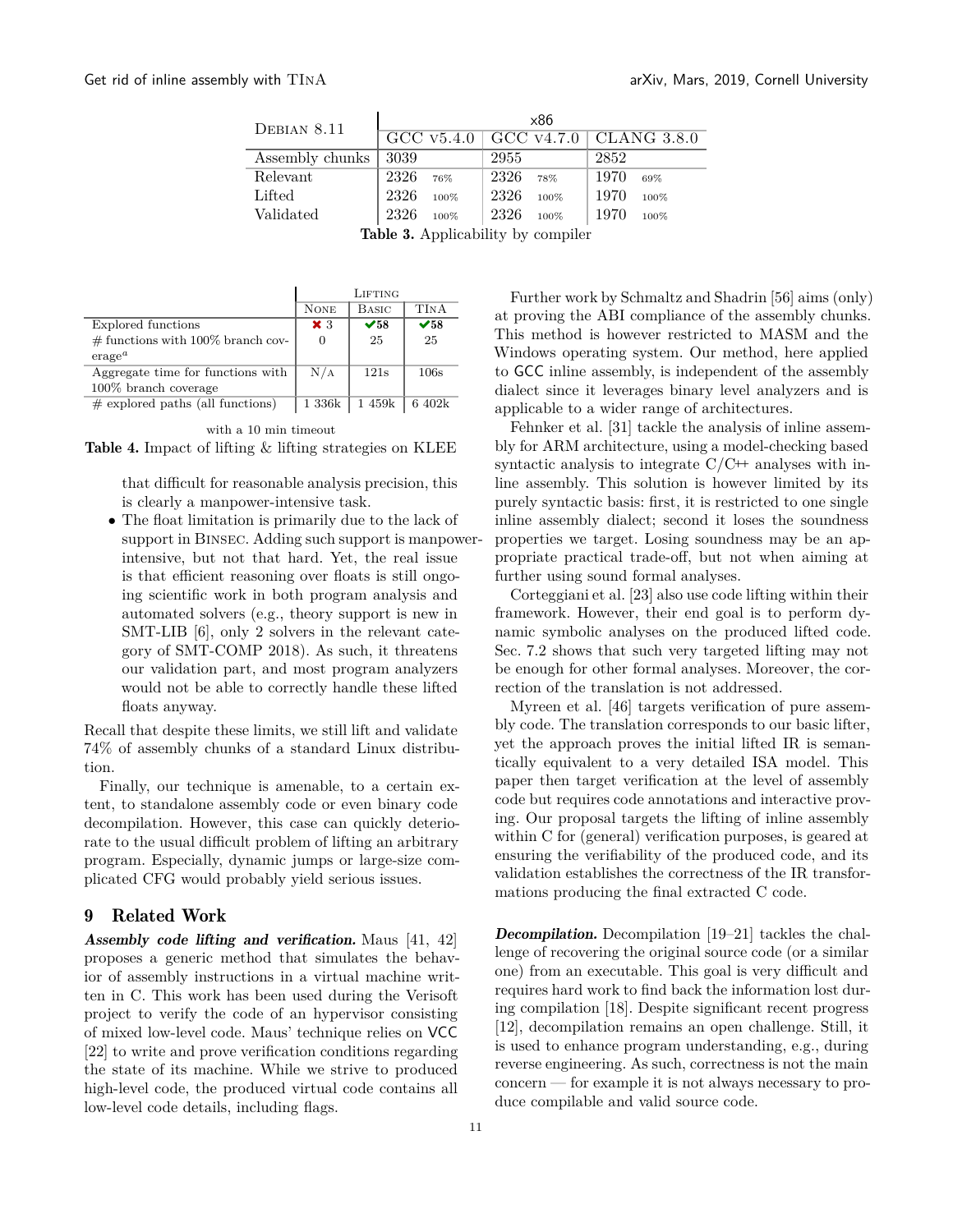<span id="page-11-0"></span>

|                                   | ALSA                        | ffmpeg | GMP              | libyuv |     | <b>TOTAL</b> |
|-----------------------------------|-----------------------------|--------|------------------|--------|-----|--------------|
| C functions                       | 22                          | 19     | 16               |        | 58  |              |
| ASM blocks                        | 25                          | 26     | 122              |        | 174 |              |
| Functions with returns (non void) | 0                           | 9      | 10               |        | 20  |              |
| Better return precision           |                             | 9      |                  |        |     | 55%          |
| Functions with initial C alarm    | $\mathcal{D}_{\mathcal{A}}$ | 9      | 16               |        | 28  |              |
| Alarm reduction in C              | $\overline{2}$              | 9      | 13               |        | 25  | 89%          |
| New memory alarms ASM             | 12                          |        | $\left( \right)$ |        | 13  | 23%          |
| Positive impact                   | 14                          | 15     | 13               |        | 43  | 74%          |

The notion of *positive impact* encompasses any of precision increase, alarm reductions and the addition of new alarms specific to the lifted C code.

Table 5. Impact of TInA on EVA w.r.t. no code lifting

<span id="page-11-1"></span>

|                                            | LIFTING          |              |                 |  |  |
|--------------------------------------------|------------------|--------------|-----------------|--|--|
| <b>FUNCTION STATUS</b>                     | <b>NONE</b>      | <b>BASIC</b> | <b>TINA</b>     |  |  |
| EVA ends without alarms                    | 30 <sup>a</sup>  | 11           | 20              |  |  |
| EVA halts                                  | $\left( \right)$ | 16           |                 |  |  |
| EVA ends with C alarms only                | $28^b$           |              |                 |  |  |
| ASM memory errors                          | N/A              |              | 1               |  |  |
| ASM memory alarms                          | N/A              | 12           | 12              |  |  |
| Other ASM alarms <sup><math>c</math></sup> |                  | 24           | 30 <sup>a</sup> |  |  |

*<sup>a</sup>*Unsafe: 10 functions have (ignored) hidden memory operations *<sup>b</sup>*ASM ignored

*c* Integer overflows, ...

*<sup>d</sup>*22 alarms on the 42 functions where Basic terminates properly. Table 6. Impact of lifting strategies on EVA

Soundness is addressed by two recent works. Schulte et al. [\[57](#page-14-3)] use search-based techniques to generate sourcecode producing byte-equivalent binaries to the original executable. This technique, when it succeeds, ensures soundness by design but it is only applied to small examples, with limited success. Brumley et al. [12] on the other hand use testing to increase trust in their lifted code.

We do take inspiration from some decompilation techniques for type reconstruction [\[40,](#page-14-8) [55\]](#page-14-9). Even though we do not construct types that are not derived from inputs, it helps in strengthening our "type system".

A big challenge in decompilation consists in recovering the instructions set and CFG of the code under analysis [1, 43]. While this is a very hard problem in general (especially for adversarial codes such as malware), managed codes have much better regularity and patterns, and very good recovery can be achieved in practice [\[40](#page-14-8)] by unsound methods, yet without any guarantee. Inline assembly chunks have more limited behaviors (clear control-flow, no dynamic jumps); since here we also control compilation, this is not an issue.

Binary-level program analysis. For more than a decade now, the program analysis community has spent significant efforts on binary-level codes [2], either to analyze source-less programs (malware, COTS) or to check the

code that is really running. The efforts have mainly been concerned with safe high-level abstraction recovery [5, [29,](#page-13-2) 37, 52, 58] and invariant computation.

Several generic binary lifters have been produced [4, [11](#page-13-1), 36], reducing complex ISAs to a small set of semantically well-defined primitives. Though well tested [36], more trust could be achieved if lifters were automatically derived from something akin to ARM's formal specifications [51].

Mixed code problems. Morrisett et al. [44] have proposed Typed Assembly Language to ensure memory and control flow integrity in low-level assembly. Patterson et al. [\[50](#page-14-10)] have exploited the idea to mix low-level code with functional languages. We borrow some elements to propagate types between C and inline assembly.

Translation validation and code equivalence. In order to achieve safe lifting, we use translation validation [47, 54, 59], a technique also used in CompCert register allocation [10]. Our formal needs thus rely on well-established and -tested tools (here SMT solvers), usable as blackboxes, instead of a full formal proof of the whole lifting chain.

Program equivalence checking is considered a challenging verification task. Dedicated approaches start to emerge, for example relational weakest precondition calculus [9] (for proof) or relational symbolic execution [49] (for bug finding).

# 10 Conclusion

We have presented TInA, a method enabling the analysis of  $C/C^+$  code mixed with inline assembly, by lifting the assembly chunks to equivalent C code. This method produces well-structured C code amenable to formal verification through a succession of transformation passes on an intermediate low-level representation lifted from the executable. To boot, this method provides a trustable translation through the use of translation validation. Thorough experiments on real-world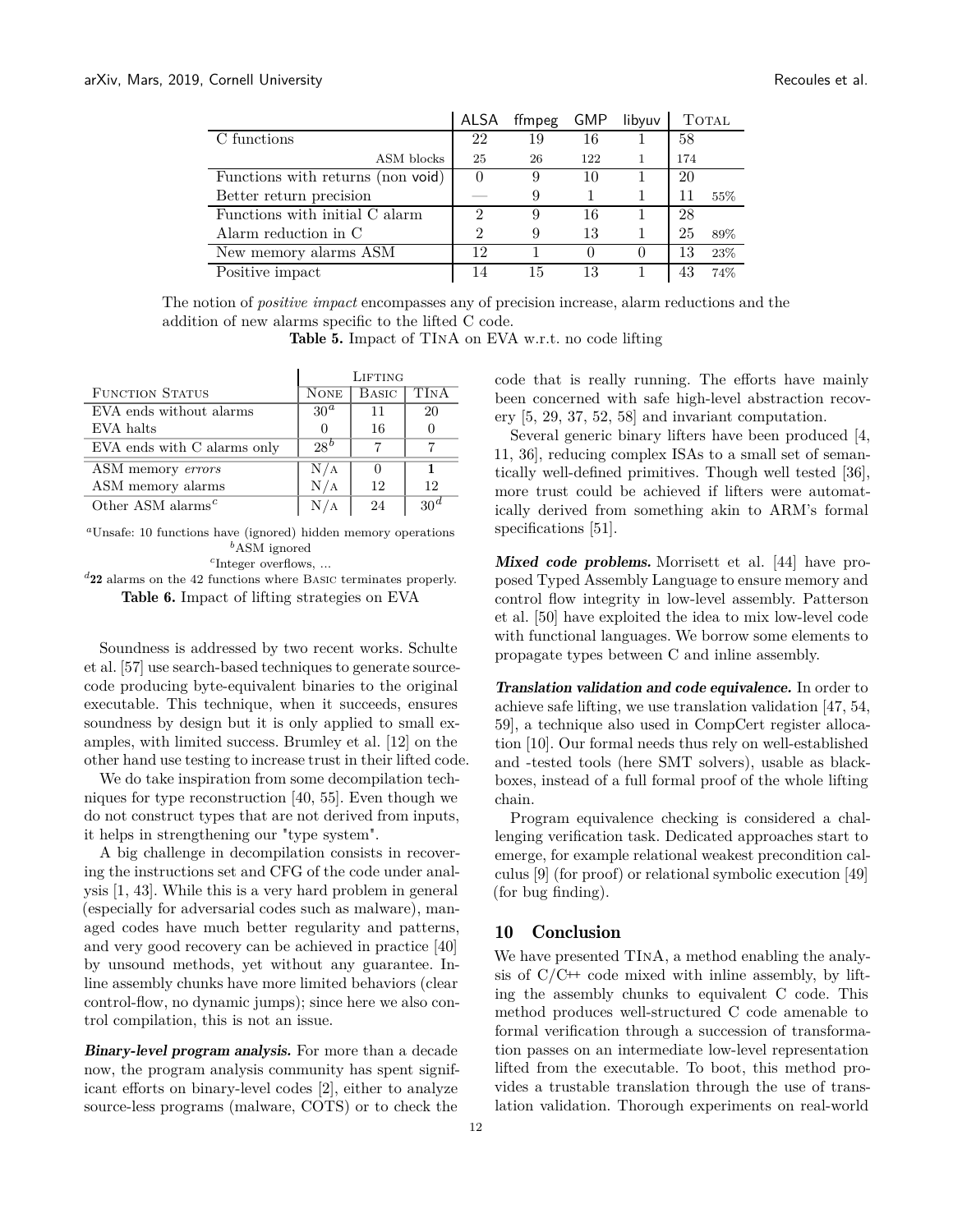#### <span id="page-12-0"></span>Get rid of inline assembly with  $TINA$  arXiv, Mars, 2019, Cornell University

|                            | <b>FUNCTION</b>                             | <b>DESCRIPTION</b>                                                                              | ORIGIN                     |  |  |  |  |  |  |
|----------------------------|---------------------------------------------|-------------------------------------------------------------------------------------------------|----------------------------|--|--|--|--|--|--|
| COMPUTATIONS saturated sub | saturated add                               | Maximum between 0 and big integer subtraction<br>Minimum between MAX_UINT and big integer addi- | ffmpeg, GMP<br>ffmpeg, GMP |  |  |  |  |  |  |
|                            |                                             | tion                                                                                            |                            |  |  |  |  |  |  |
|                            | log <sub>2</sub>                            | Biggest power of 2 of an integer                                                                | libgcrypt                  |  |  |  |  |  |  |
|                            | mid pred                                    | Median of 3 inputs                                                                              | ffmpeg                     |  |  |  |  |  |  |
| <b>STRINGS</b>             | strcmpeq                                    | String equality testing                                                                         | ASM snippet                |  |  |  |  |  |  |
|                            | strnlen                                     | String length (or buffer length if no $'\0')$                                                   | ASM snippet                |  |  |  |  |  |  |
| ARRAYS                     | memset                                      | Set array contents to input                                                                     | <b>UDPCast</b>             |  |  |  |  |  |  |
|                            | count                                       | Count occurrences of inputs in array                                                            | ACSL by example [14]       |  |  |  |  |  |  |
|                            | max element                                 | First index of max element of the array                                                         | ACSL by example            |  |  |  |  |  |  |
|                            | cmp_array                                   | Array equality testing (SIMD)                                                                   | ACSL by example            |  |  |  |  |  |  |
|                            | sum_array                                   | Sum of array elements (SIMD)                                                                    | ACSL by example            |  |  |  |  |  |  |
|                            | SumSquareError SSE2                         | Sum of square differences between two arrays (SIMD)                                             | libyuv                     |  |  |  |  |  |  |
|                            | <b>Table 7.</b> Functions under test for WP |                                                                                                 |                            |  |  |  |  |  |  |

<span id="page-12-1"></span>

|                     |                   | LIFTING     |                                  |              |                 |                  |   |                      |          |
|---------------------|-------------------|-------------|----------------------------------|--------------|-----------------|------------------|---|----------------------|----------|
|                     | INSTRUCTIONS<br># | <b>NONE</b> |                                  | <b>BASIC</b> |                 |                  |   | TINA                 |          |
|                     |                   |             | PO <sub>s</sub>                  |              | PO <sub>s</sub> | Inv.             |   | POs                  | Inv.     |
| saturated_sub       | $\overline{2}$    | ×           | 6<br>3                           | ✔            | 29<br>29        | $\theta$         | ✔ | 7<br>7               | 0        |
| saturated_add       | $\overline{2}$    | ×           | 3<br>-6                          | ×            | 27<br>29        | $\overline{0}$   |   |                      | $\theta$ |
| log <sub>2</sub>    |                   | ×           | $\overline{2}$<br>$\overline{4}$ | ×            | 28<br>24        | $\bf 5$          | ✔ | 16<br>$^{\prime}$ 16 | 5        |
| mid_pred            |                   | ×           | 3 <sub>1</sub><br>$^{\prime}$ 12 | ×            | 61/<br>-68      | $\boldsymbol{0}$ | ✔ | 19<br>19             | 0        |
| strcmpeq            | 9                 | ×           | $6\phantom{.}6$<br>3             | ×            | 28/<br>-34      | 6                | ✔ | 22<br>22             | 6        |
| strnlen             | 16                | ×           | 3<br>-8                          | ×            | 69 / 79         | 6                | ✔ | 27<br>27             | 6        |
| memset              | 9                 | ×           | 3                                | ×            | 38/<br>44       | $\theta$         | ✔ | 19<br>19             |          |
| count               | 8                 | ×           | 3/<br>-5                         | ×            | 56/61           | 4                |   | 17<br>17             |          |
| max_element         | 10                | ×           | 7<br>3 <sub>1</sub>              | ×            | 59/<br>-69      | 7                | ✔ | 33<br>33             |          |
| cmp_array           | 10                | ×           | -6<br>3                          | x            | 139/<br>146     | 6                |   | 18<br>-18            | 6        |
| sum_array           | 20                | ×           | -5<br>3                          | x            | 333<br>336      | 7                | ✔ | 21<br>21             |          |
| SumSquareError_SSE2 | 24                | ×           | 0                                | ×            | 252<br>258      | 69               | ✔ | 253<br>253           | 69       |

 $\mathbf{I}$ 

PO ≡ Proof Obligation Inv. ≡ Invariant (manually inserted)

Table 8. Impact of lifting & lifting strategies on WP

code show that TInA is widely applicable (100% of inscope chunks from Linux Debian Jessie 8.11 are validated) and that its semantic transformations positively (and significantly) impact popular verification techniques.

#### References

- [1] Dennis Andriesse, Xi Chen, Victor van der Veen, Asia Slowinska, and Herbert Bos. 2016. An In-Depth Analysis of Disassembly on Full-Scale x86/x64 Binaries. In *25th USENIX Security Symposium, USENIX Security 16, Austin, TX, USA, August 10-12, 2016.*, Thorsten Holz and Stefan Savage (Eds.). USENIX Association, 583–600.
- [2] Gogul Balakrishnan and Thomas W. Reps. 2010. WYSIN-WYX: What you see is not what you eXecute. *ACM Trans. Program. Lang. Syst.* 32, 6 (2010), 23:1–23:84.
- [3] Thomas Ball, Ella Bounimova, Vladimir Levin, Rahul Kumar, and Jakob Lichtenberg. 2010. The Static Driver Verifier

Research Platform. In *Computer Aided Verification, 22nd International Conference, CAV 2010, Edinburgh, UK, July 15- 19, 2010. Proceedings (Lecture Notes in Computer Science)*, Tayssir Touili, Byron Cook, and Paul B. Jackson (Eds.), Vol. 6174. Springer, 119–122.

- [4] Sébastien Bardin, Philippe Herrmann, Jérôme Leroux, Olivier Ly, Renaud Tabary, and Aymeric Vincent. 2011. The BINCOA Framework for Binary Code Analysis. In *Computer Aided Verification - 23rd International Conference, CAV 2011, Snowbird, UT, USA, July 14-20, 2011. Proceedings (Lecture Notes in Computer Science)*, Ganesh Gopalakrishnan and Shaz Qadeer (Eds.), Vol. 6806. Springer, 165–170.
- [5] Sébastien Bardin, Philippe Herrmann, and Franck Védrine. 2011. Refinement-Based CFG Reconstruction from Unstructured Programs. In *Verification, Model Checking, and Abstract Interpretation - 12th International Conference, VM-CAI 2011, Austin, TX, USA, January 23-25, 2011. Proceedings (Lecture Notes in Computer Science)*, Ranjit Jhala and David A. Schmidt (Eds.), Vol. 6538. Springer, 54–69.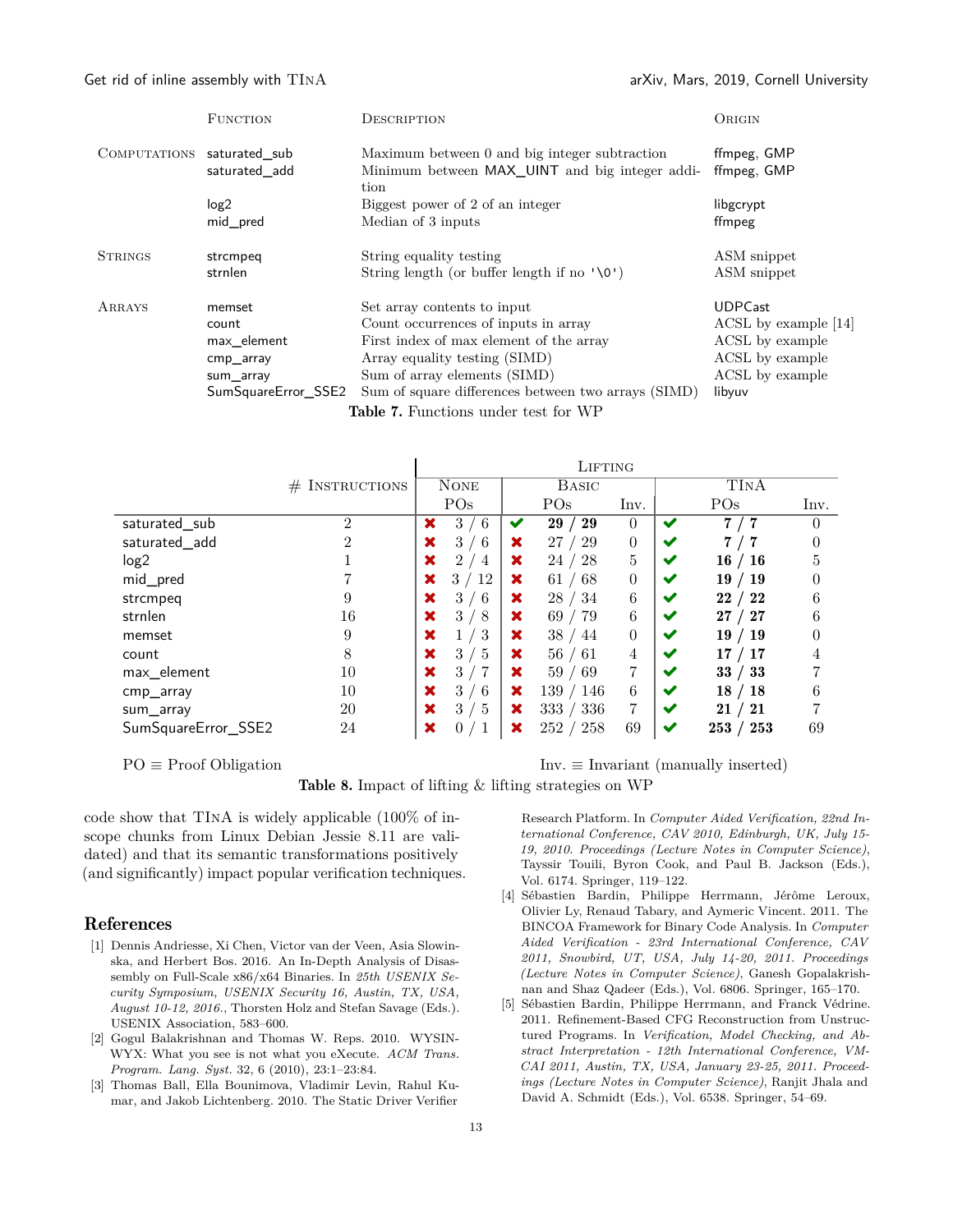- <span id="page-13-7"></span>[6] Clark Barrett, Pascal Fontaine, and Cesare Tinelli. 2016. The Satisfiability Modulo Theories Library (SMT-LIB). www.SMT-LIB.org.
- [7] Clark Barrett and Cesare Tinelli. 2018. Satisfiability Modulo Theories. In *Handbook of Model Checking.*, Edmund M. Clarke, Thomas A. Henzinger, Helmut Veith, and Roderick Bloem (Eds.). Springer, 305–343.
- <span id="page-13-5"></span>[8] Patrick Baudin, François Bobot, Loïc Correnson, and Zaynah Dargaye. 2018. *WP Manual* (Frama-C Chlorine-20180501 ed.).
- [9] Nick Benton. 2004. Simple relational correctness proofs for static analyses and program transformations. In *Proceedings of the 31st ACM SIGPLAN-SIGACT Symposium on Principles of Programming Languages, POPL 2004, Venice, Italy, January 14-16, 2004*, Neil D. Jones and Xavier Leroy (Eds.). ACM, 14–25.
- [10] Sandrine Blazy, Benoît Robillard, and Andrew W. Appel. 2010. Formal Verification of Coalescing Graph-Coloring Register Allocation. In *Programming Languages and Systems, 19th European Symposium on Programming, ESOP 2010, Held as Part of the Joint European Conferences on Theory and Practice of Software, ETAPS 2010, Paphos, Cyprus, March 20-28, 2010. Proceedings (Lecture Notes in Computer Science)*, Andrew D. Gordon (Ed.), Vol. 6012. Springer, 145– 164.
- <span id="page-13-1"></span>[11] David Brumley, Ivan Jager, Thanassis Avgerinos, and Edward J. Schwartz. 2011. *BAP: A Binary Analysis Platform*. Springer Berlin Heidelberg, Berlin, Heidelberg, 463–469.
- [12] David Brumley, JongHyup Lee, Edward J. Schwartz, and Maverick Woo. 2013. Native x86 Decompilation Using Semantics-Preserving Structural Analysis and Iterative Control-Flow Structuring. In *Proceedings of the 22th USENIX Security Symposium, Washington, DC, USA, August 14-16, 2013*, Samuel T. King (Ed.). USENIX Association, 353–368.
- [13] David Bühler. 2017. *Structuring an Abstract Interpreter through Value and State Abstractions:EVA, an Evolved Value Analysis for Frama-C*. Ph.D. Dissertation. University of Rennes 1, France.
- <span id="page-13-6"></span>[14] Jochen Burghardt, Jens Gerlach, and Timon Lapawczyk. [n. d.]. *ACSL By Example 17.2.0*. Fraunhofer FOKUS.
- [15] Cristian Cadar, Daniel Dunbar, and Dawson R. Engler. 2008. KLEE: Unassisted and Automatic Generation of High-Coverage Tests for Complex Systems Programs. In *8th USENIX Symposium on Operating Systems Design and Implementation, OSDI 2008, December 8-10, 2008, San Diego, California, USA, Proceedings*, Richard Draves and Robbert van Renesse (Eds.). USENIX Association, 209–224.
- [16] Cristian Cadar and Koushik Sen. 2013. Symbolic execution for software testing: three decades later. *Commun. ACM* 56, 2 (2013), 82–90.
- [17] Nuno Carvalho, Cristiano da Silva Sousa, Jorge Sousa Pinto, and Aaron Tomb. 2014. Formal Verification of kLIBC with the WP Frama-C Plug-in. In *NASA Formal Methods - 6th International Symposium, NFM 2014, Houston, TX, USA, April 29 - May 1, 2014. Proceedings (Lecture Notes in Computer Science)*, Julia M. Badger and Kristin Yvonne Rozier (Eds.), Vol. 8430. Springer, 343–358.
- <span id="page-13-10"></span>[18] Bor-Yuh Evan Chang, Matthew Harren, and George C. Necula. 2006. *Analysis of Low-Level Code Using Cooperating Decompilers*. Springer Berlin Heidelberg, Berlin, Heidelberg, 318–335.
- [19] Cristina Cifuentes. 1996. Interprocedural data flow decompilation. *J. Prog. Lang.* 4, 2 (1996), 77–99.
- [20] Cristina Cifuentes and K. John Gough. 1995. Decompilation of Binary Programs. *Softw., Pract. Exper.* 25, 7 (1995), 811– 829.
- [21] Cristina Cifuentes, Doug Simon, and Antoine Fraboulet. 1998. Assembly to High-Level Language Translation. In *1998 International Conference on Software Maintenance, ICSM 1998, Bethesda, Maryland, USA, November 16-19, 1998*. IEEE Computer Society, 228–237.
- <span id="page-13-8"></span>[22] Ernie Cohen, Markus Dahlweid, Mark Hillebrand, Dirk Leinenbach, Michał Moskal, Thomas Santen, Wolfram Schulte, and Stephan Tobies. 2009. *VCC: A Practical System for Verifying Concurrent C*. Springer Berlin Heidelberg, Berlin, Heidelberg, 23–42.
- [23] Nassim Corteggiani, Giovanni Camurati, and Aurélien Francillon. 2018. Inception: System-Wide Security Testing of Real-World Embedded Systems Software. In *27th USENIX Security Symposium, USENIX Security 2018, Baltimore, MD, USA, August 15-17, 2018.*, William Enck and Adrienne Porter Felt (Eds.). USENIX Association, 309–326.
- [24] Patrick Cousot and Radhia Cousot. 1977. Abstract Interpretation: A Unified Lattice Model for Static Analysis of Programs by Construction or Approximation of Fixpoints. In *Conference Record of the Fourth ACM Symposium on Principles of Programming Languages, Los Angeles, California, USA, January 1977*, Robert M. Graham, Michael A. Harrison, and Ravi Sethi (Eds.). ACM, 238–252.
- [25] Patrick Cousot and Radhia Cousot. 2014. Abstract interpretation: past, present and future. In *Joint Meeting of the Twenty-Third EACSL Annual Conference on Computer Science Logic (CSL) and the Twenty-Ninth Annual ACM/IEEE Symposium on Logic in Computer Science (LICS), CSL-LICS '14, Vienna, Austria, July 14 - 18, 2014*, Thomas A. Henzinger and Dale Miller (Eds.). ACM, 2:1–2:10.
- [26] Robin David, Sébastien Bardin, Thanh Dinh Ta, Laurent Mounier, Josselin Feist, Marie-Laure Potet, and Jean-Yves Marion. 2016. BINSEC/SE: A Dynamic Symbolic Execution Toolkit for Binary-Level Analysis. In *IEEE 23rd International Conference on Software Analysis, Evolution, and Reengineering, SANER 2016, Suita, Osaka, Japan, March 14-18, 2016 - Volume 1*. IEEE Computer Society, 653–656.
- [27] David Delmas and Jean Souyris. 2007. Astrée: From Research to Industry. In *Static Analysis, 14th International Symposium, SAS 2007, Kongens Lyngby, Denmark, August 22-24, 2007, Proceedings (Lecture Notes in Computer Science)*, Hanne Riis Nielson and Gilberto Filé (Eds.), Vol. 4634. Springer, 437–451.
- <span id="page-13-3"></span>[28] Adel Djoudi and Sébastien Bardin. 2015. *BINSEC: Binary Code Analysis with Low-Level Regions*. Springer Berlin Heidelberg, Berlin, Heidelberg, 212–217.
- <span id="page-13-2"></span>[29] Adel Djoudi, Sébastien Bardin, and Éric Goubault. 2016. *Recovering High-Level Conditions from Binary Programs*. Springer International Publishing, Cham, 235–253.
- <span id="page-13-4"></span>[30] DWARF Debugging Information Format Committee. 2017. *DWARF Debugging Information Format 5*.
- <span id="page-13-9"></span>[31] A. Fehnker, R. Huuck, F. Rauch, and S. Seefried. 2008. Some Assembly Required - Program Analysis of Embedded System Code. In *2008 Eighth IEEE International Working Conference on Source Code Analysis and Manipulation*. 15–24.
- <span id="page-13-0"></span>[32] R. W. Floyd. 1967. Assigning meanings to programs. In *Mathematical Aspects of Computer Science, Proceedings of Symposia in Applied Mathematics 19*, J. T. Schwartz (Ed.). American Mathematical Society, Providence, 19–32.
- [33] Patrice Godefroid, Michael Y. Levin, and David A. Molnar. 2012. SAGE: whitebox fuzzing for security testing. *Commun.*